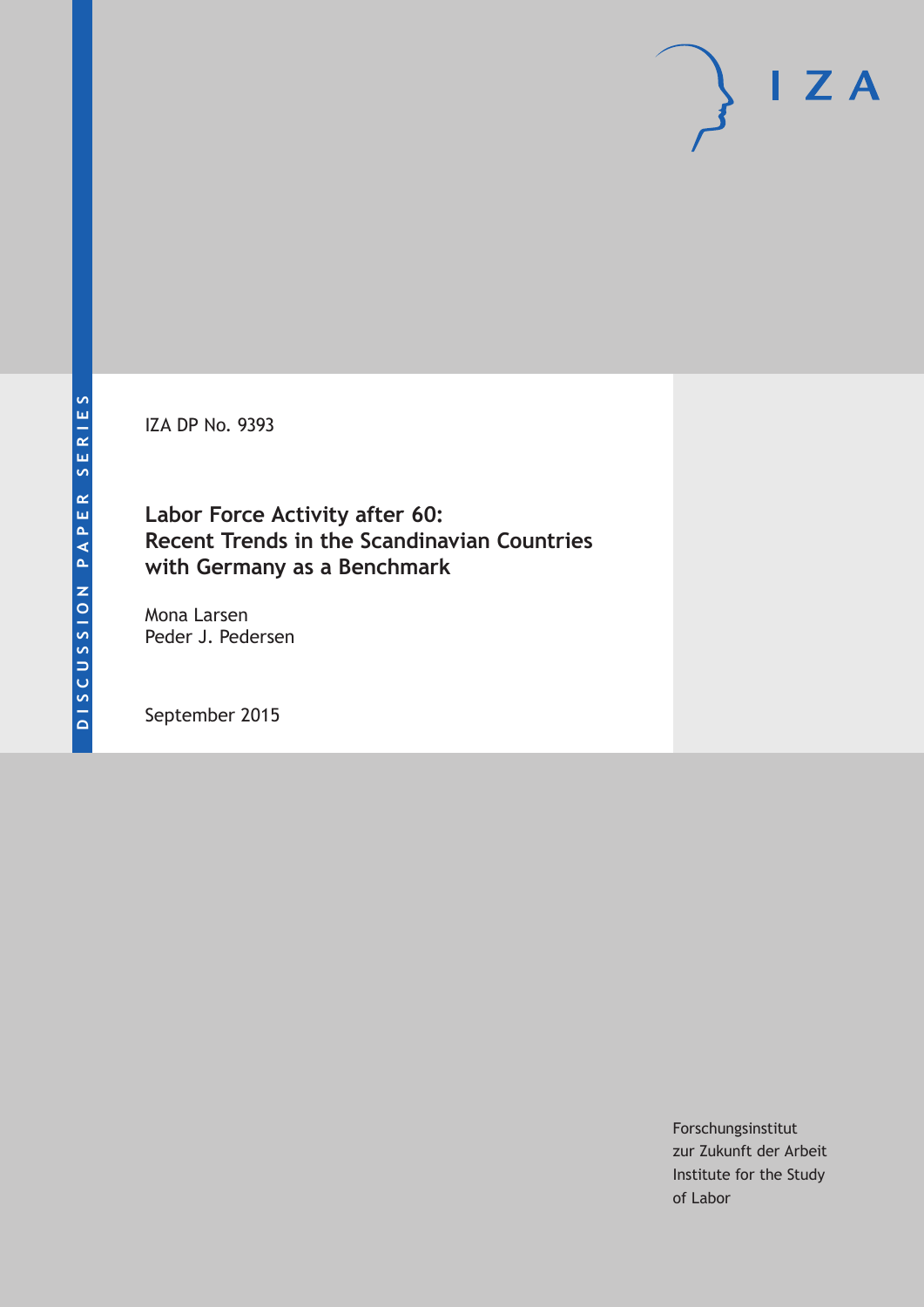# **Labor Force Activity after 60: Recent Trends in the Scandinavian Countries with Germany as a Benchmark**

### **Mona Larsen**

*Danish National Centre for Social Research (SFI)* 

### **Peder J. Pedersen**

*Danish National Centre for Social Research (SFI), Aarhus University and IZA* 

> Discussion Paper No. 9393 September 2015

> > IZA

P.O. Box 7240 53072 Bonn **Germany** 

Phone: +49-228-3894-0 Fax: +49-228-3894-180 E-mail: iza@iza.org

Any opinions expressed here are those of the author(s) and not those of IZA. Research published in this series may include views on policy, but the institute itself takes no institutional policy positions. The IZA research network is committed to the IZA Guiding Principles of Research Integrity.

The Institute for the Study of Labor (IZA) in Bonn is a local and virtual international research center and a place of communication between science, politics and business. IZA is an independent nonprofit organization supported by Deutsche Post Foundation. The center is associated with the University of Bonn and offers a stimulating research environment through its international network, workshops and conferences, data service, project support, research visits and doctoral program. IZA engages in (i) original and internationally competitive research in all fields of labor economics, (ii) development of policy concepts, and (iii) dissemination of research results and concepts to the interested public.

IZA Discussion Papers often represent preliminary work and are circulated to encourage discussion. Citation of such a paper should account for its provisional character. A revised version may be available directly from the author.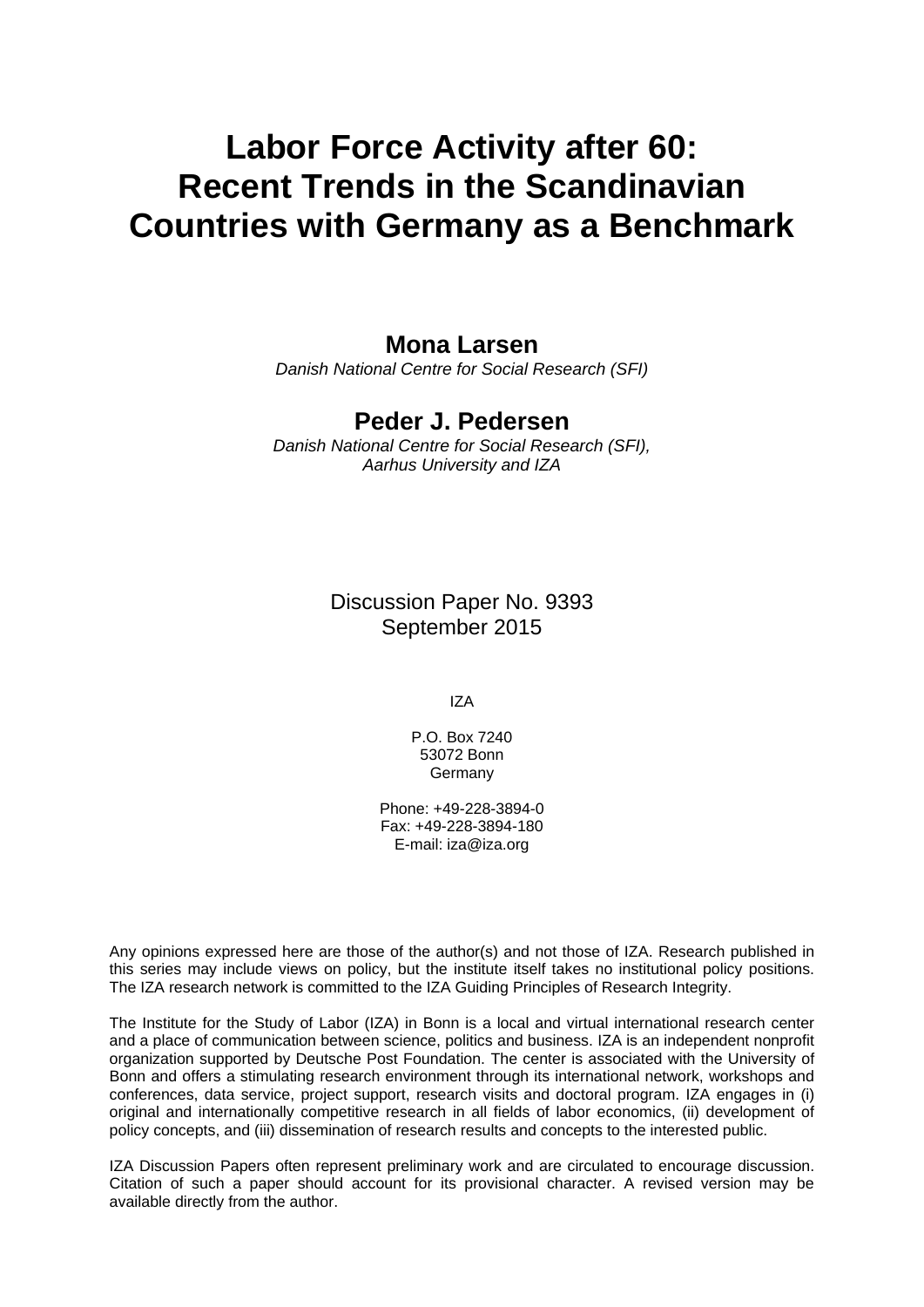IZA Discussion Paper No. 9393 September 2015

# **ABSTRACT**

# **Labor Force Activity after 60: Recent Trends in the Scandinavian Countries with Germany as a Benchmark**

In most OECD member countries labor force attachment has increased in recent years in the 60+ group. Focus in the paper is on the development in this area in Denmark, Norway and Sweden since the 1990s. The development in the same period in the German labor market is included as a frame of reference. Main emphasis is given to the development in two distinct age groups, i.e. people in the first half of the 60s of which many are eligible for early retirement programs and people older than 65 mostly eligible for social security retirement programs. For these two age groups the actual development in labor force participation is described based on register data and on labor force surveys along with indicators of cohort relevant changes in education and health. Focus in the paper includes also the gender aspect to accommodate stronger cohort effects for women than for men. The impact on labor force participation from individual education and from self-assessed health is analyzed based on available micro data. Policy reforms and changes in the retirement area have been enacted since the mid-1990s in the included countries and more sweeping reforms are enacted or under review for the years ahead. We include a brief survey of policy changes in the Scandinavian countries and Germany as other determinants of labor force participation in the 60 and older group.

JEL Classification: I15, I25, J14, J26

Keywords: employment, older workers, health, education, program changes

Corresponding author:

Peder J. Pedersen Department of Economics and Business Fuglesangs Allé 4 8210 Aarhus V Denmark E-mail: ppedersen@econ.au.dk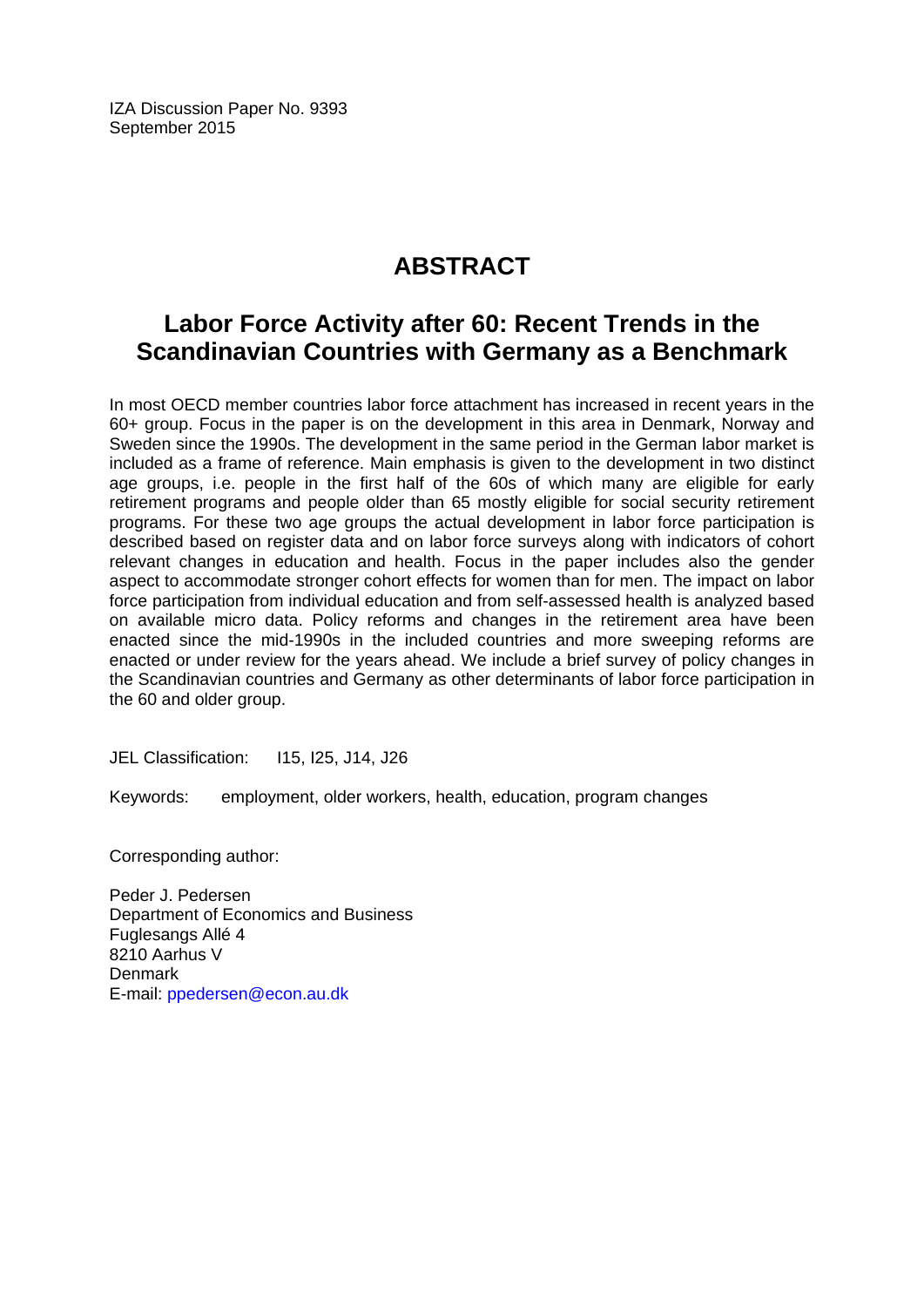#### **1. Introduction**

The great recession beginning in 2008 resulted in a very dramatic decline in real GDP in Denmark followed by a slow recovery to a current situation with real GDP close to the same level as just before the crisis began. At the same time the recession resulted in a big decline in aggregate employment in the Danish economy. A surprising fact in light of these events is the finding that the share in employment has gone up from 2008 to 2014 for one age group, the 60-64 years old. For those younger than 60, there is a steep negative gradient for still younger age groups. This is obviously a surprising finding during a big and long recession where prior expectations would be above average reduction in employment among older workers along with increasing exit to unemployment and early retirement in the age group above 60. However, increasing evidence shows that this surprising finding is common for most OECD countries. Further, increasing labor force participation in the 60 and older group began in the mid-1990s and has in spite of the recession continued after 2008. Another surprising finding is that the increasing labor force participation reflects an increase in the share of people in the age group with a job and not a strong increase in unemployment.

Focus below is on these tendencies in the three Scandinavian countries, Denmark, Norway and Sweden including evidence also for the development in Germany. It is, however, relevant first to emphasize the broad international trend in the improved labor market situation for older workers continuing since 2008, i.e. during the deepest recession since 1945. OECD (2013) presents a survey of some of the factors assumed to lie behind this trend. The economic incentives to stay longer in the labor market have become stronger. This is a reflection of many policy changes intending to reduce the implicit tax on continued work at older ages. At the same time each new cohort of older workers are better educated and by available indicators they also appear to be in better health, both potential factors in explaining longer working lives. Another factor is the changing nature of jobs over time regarding hard physical work which is becoming less important due to technological changes and the shift to jobs in the service sector. While these changes have improved the possibilities for older workers to continue in the job, other job related factors like stress and fast changes in technology and job functions might work in the opposite direction. Finally, those mainly supply oriented factors are not the full explanation of the trend among older workers. A supply driven behavior must obviously meet a demand, i.e. employers that keep older workers, even in a setting of a very deep recession. A discussion of the demand aspect can for instance be found in Dalen et al. (2010). A discussion based on the experience in Germany can be found in Brusch and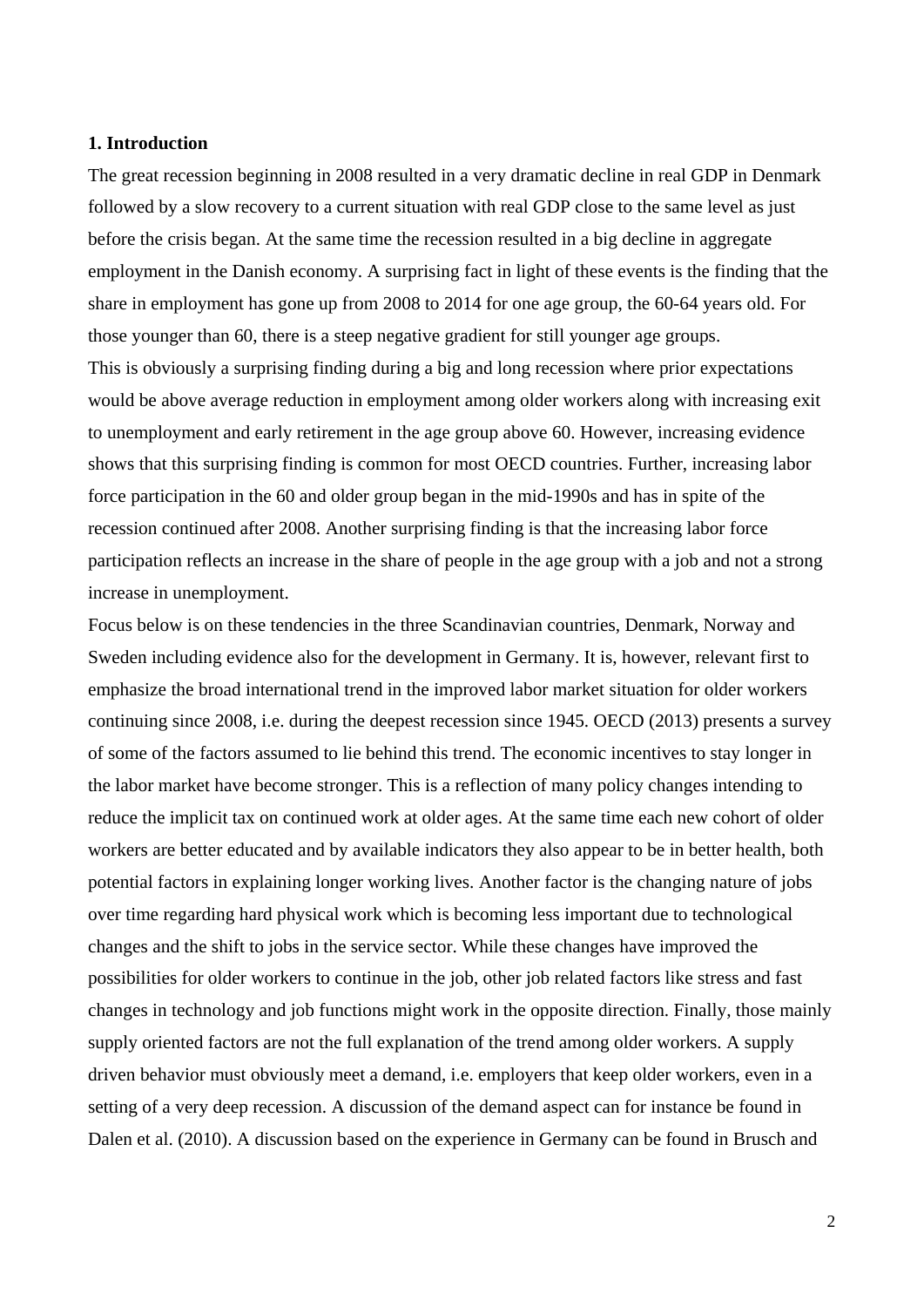Büsch (2012) and in Ditterich et al. (2011). In Germany the forecast is a decline in the working age population (20-64 years old) of 12.7 per cent from 2013 to 2030 which is even bigger than the declines forecasted for the southern European countries (EU Commission) implying that employment trends among older workers are of especially high relevance here. The trend towards longer working lives is a positive mechanism in adaptation to the demographic changes occurring in the next decades in most OECD countries. One caveat, however, could be an eventual harmful effect on the employment prospects for young people in a situation where older workers postpone retirement. OECD (2013) collects evidence on this so called lump-of-labor theory. The conclusion, based on earlier studies, e.g. Gruber and Wise (2010) presenting results for 12 countries, and an independent new analysis in OECD (2013) is that no support is found for the idea of older workers keeping young people out of jobs. Longer working lives, then, appears to be a genuine help in accommodating the coming demographic change. A recent survey of changes in employment rates among older workers in the OECD countries can be found in Larsen and Pedersen (2013) while a study with focus on Europe can be found in Anxo et al. (2012). Aspects of the experience in recent years in Germany can be found in Brenke (2012), Brenke and Zimmermann (2011) and Hochfellner and Burkert (2013). An interesting description of the changing attitudes to work at older ages can be found in Der Spiegel (2014, 21)

In the following, Section 2 contains a survey of the types of data used in the subsequent descriptions and analyses. Next, Section 3 describes the aggregate development in labor force participation in the Scandinavian countries based on population wide data from administrative registers and labor force surveys. Further, Section 3 summarizes indicators of the changes in education and health for the 60-69 years old from 1993 to 2013. While the focus in Section 3 is on more aggregate data, focus shifts in Section 4 to available micro data sets with individual information on education and self assessed health to be among the important determinants of labor market participation. Data used in Section 4 are the Danish Longitudinal Survey of the Ageing (DLSA), the German Socioeconomic Panel (GSOEP), SHARE data and data from the European Community Household Panel (ECHP). Section 5 contains a brief survey of retirement policy changes in the Scandinavian countries and Germany since the mid-1990s trying to identify an impact on major changes in the development described in the preceding sections. Finally, Section 6 concludes the paper with a discussion of the results.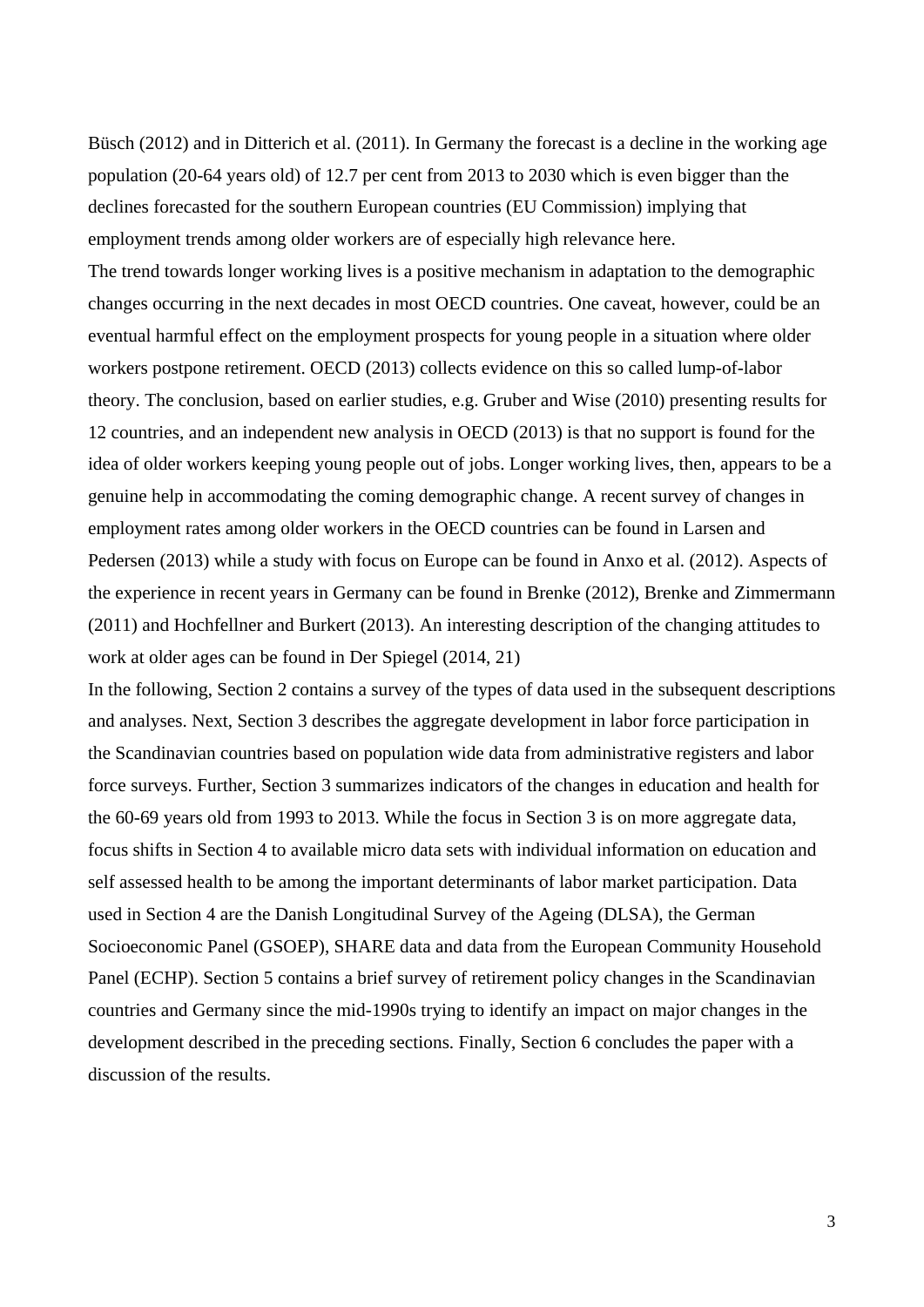#### **2. Data Sources**

In most countries labor force participation rates are the outcome of labor force surveys taken on representative samples. In the three Scandinavian countries the main source for aggregate labor force data is, however, population wide information based on administrative registers. The initial aggregate overview of labor force participation in the 60 and older group presented for the Scandinavian countries below is based on register data. One clear advantage using register data is the coverage of the whole population including information by age, gender and occupation. A disadvantage compared to survey data is the absence of answers to questions about attitudes, search behavior, health etc. reducing the extent of unobserved heterogeneity.

Labor force participation in the 60 and older group is expected to depend crucially on education and health, both factors changing over time with still more recent cohorts of workers. The aggregate register data enables us to calculate the change over time in education by age and gender for the population 60 and older and in some cases to calculate the change in education separately for those in the labor force, cf. below. One major challenge with aggregate register data is however the lack of a general individual health indicator. Below, we briefly use expected life time at 65 as a broad indicator of the state of health.

With the purpose of going deeper into the interaction between education and health at an individual level we use a number of micro panel data sets to decompose this interaction as primary determinants of labor force participation along with the potential impact from policy changes and reforms in the retirement area.

We are drawing information from four different micro data sets. For Denmark we have access to the Danish Longitudinal Survey of the Ageing (DLSA) which is a survey based panel collected every 5 years since 1997 on the cohorts being 62, respectively 67 years old. We have access also to Danish data from the European Community Household Panel (ECHP). Further, we use the German Socioeconomic Panel (GSOEP), a panel running from 1984. Finally, we use the Survey of Health, Ageing and Retirement in Europe (SHARE) to decompose the impact on labor force participation from education and health in Denmark, Germany and Sweden in 2011. For the three micro data sets the health variable is self assessed health (sah).

The register data as well as the micro data sets apply in principle ILO criteria to the classification of individuals in relation to the labor force. In this way individuals may have entered an early or normal age retirement program but still be working to an extent where they are classified as being in the labor force. Furthermore, individuals can enter a retirement program, have a spell completely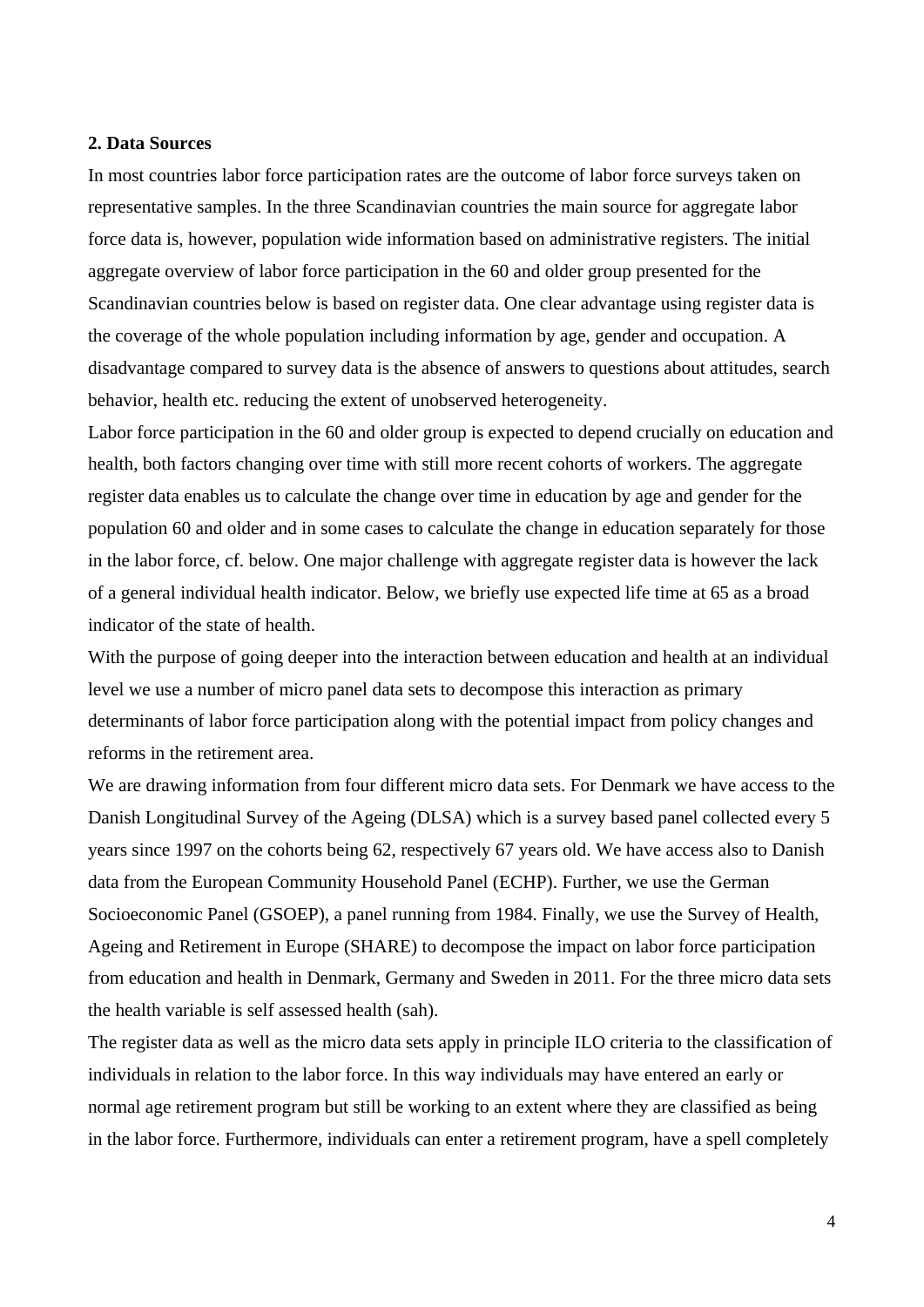without any work activity and then re-enter the labor market to a job, the so called un-retirement behavior. Next, in Section 3 the focus is on the aggregate trend in labor force participation among 60-64 and 65-69 years old women and men in the Scandinavian countries..

#### **3. Development in LFP rates in the 60+ group in the Scandinavian countries**

The three Scandinavian countries share a number of similarities, i.e. ambitious welfare states based on a large public sector, high taxes, fairly generous and mostly universal benefit programs, and high labor force participation for women. But at the same time they differ in a number of respects such as industrial structure, cyclical experience during recent decades and retirement policies. A summary overview of the initial level and the relative change in aggregate employment rates from 1995 to 2013 for the 60-64 and the 65-69 years old is shown in Figure 1 based on labor force surveys. For comparison Figure 1 also includes the experience in Germany and Iceland, being "outliers" relative to the three Scandinavian countries. In Germany the initial level is low for both age groups while the relative increase is tremendous.

The other extreme, Iceland, illustrates the very high initial level along with the impact from the great recession, which – as well known – was very hard on the Icelandic economy. It is interesting, however, to note that even after the great recession, while Iceland does not share in the international trend towards increasing labor force participation among older workers, the level is still among the highest in the world.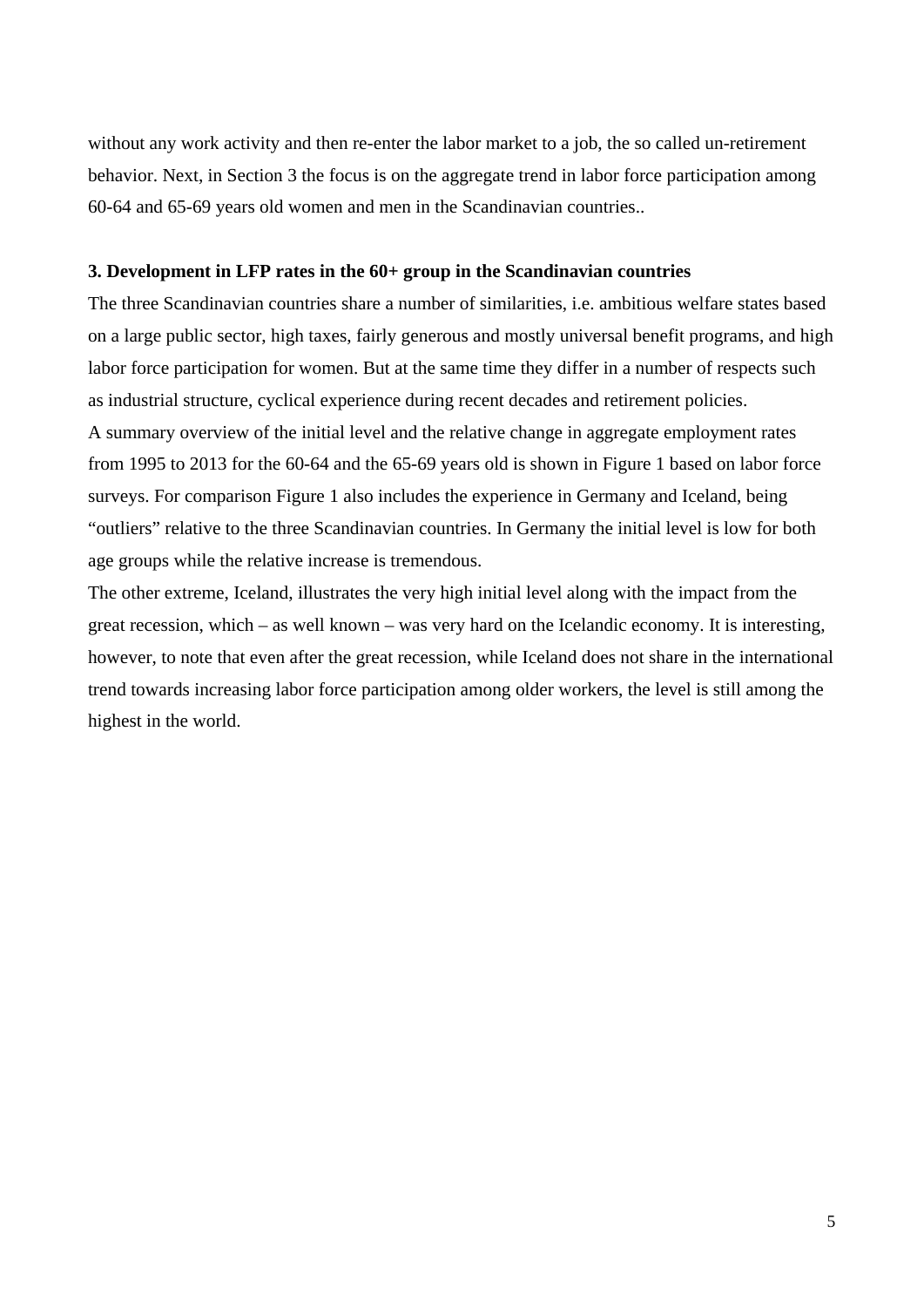

Figure 1. Employment rates 1995 and relative change until 2013, 60-64 and 65-69 years old. Germany and four Nordic countries (calculations from Eurostat database).

Next, Figures 2-7 show the profiles in labor force participation in the two age groups, separately for women and men, over the years 1993 to 2013. For Denmark and Sweden data are from administrative registers covering the whole population or are based on calculations on register data. For Norway register data in this area are only available from 2004. Instead we use data from Norwegian labor force surveys<sup>1</sup>.

In all three countries the turning point where labor force participation rates begin to go up is around the year 2000. After a short setback in the initial phase of the great recession, labor force participation rates continue on an upward trend. The increase differs between the countries reflecting differences in GDP growth rates and early retirement options. Over the whole 20-year period, the increase in Sweden is much stronger than in the other two countries, with an increase for both men and women of about 25 percentage points in the 60-64 years old group and about  $15 - 20$ percentage points for the 65-69 years old. In Denmark and Norway, the picture is somewhat different. For 60-64 years old, the increase is about 15 percentage points for men and 20 percentage points for women in Denmark while it is in the range 10-15 percentage points in Norway. For the

<sup>&</sup>lt;sup>1</sup> For Norway data for the oldest age group are for the 65-74 years old as data are not readily available for the 65-69 years old.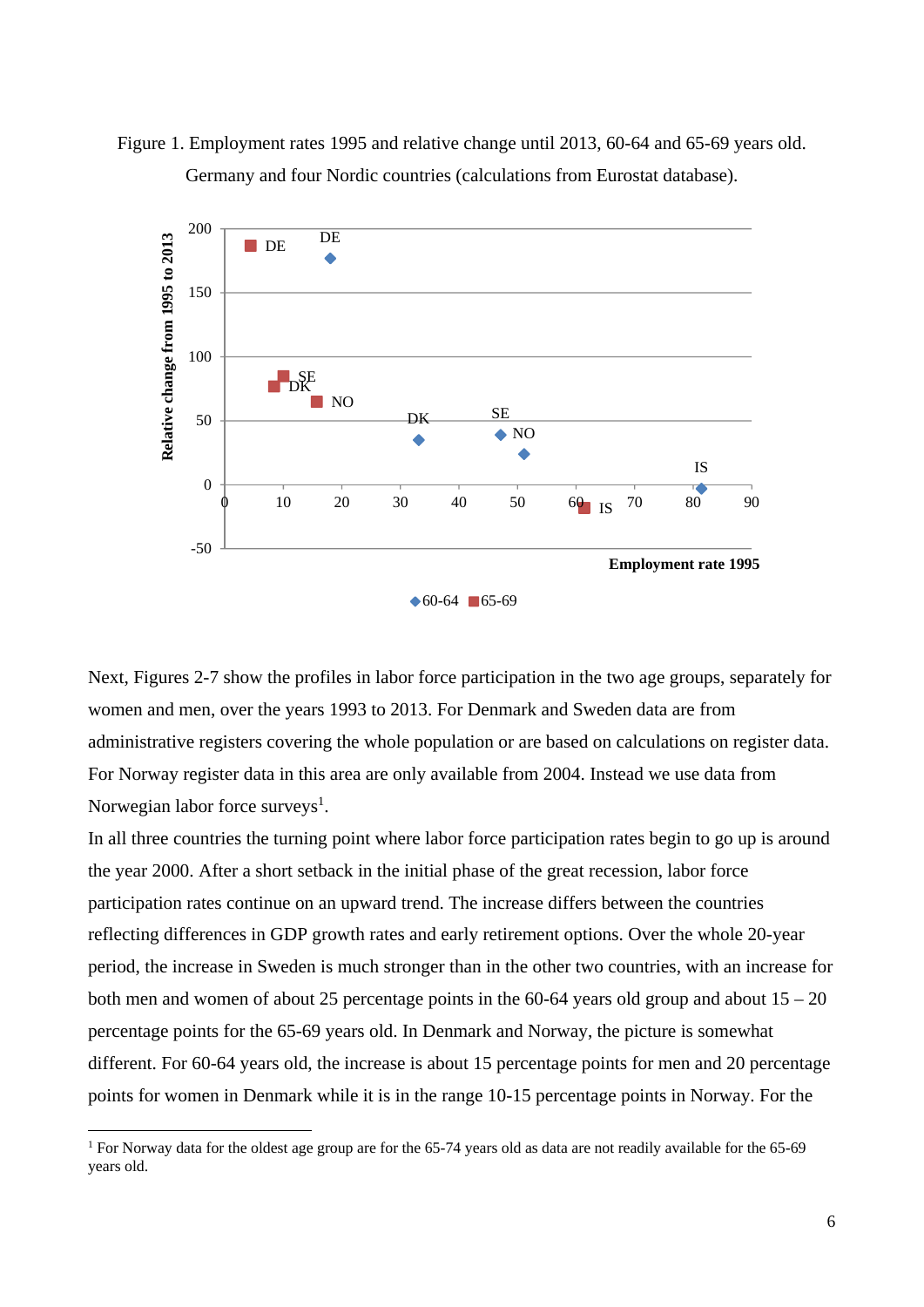older age group, the increase is stronger in Norway than in Denmark which is remarkable as the age interval for Norway is up to the mid-70s

The level of labor force participation rates is about 10 percentage points higher for the 60-64 years old men in Norway and Sweden compared to Denmark. For women the levels in Norway and Sweden are about 20 percentage points higher than in Denmark. While part of these differences may reflect differences in GDP growth rates over the period, another part most probably reflects a more attractive early retirement option in Denmark during this period. For the whole period 1993- 2013, average economic growth in Denmark was about 1 percentage point lower than the average in Norway and Sweden, and at about the same level as in Germany, see Figures A1 and A2 in the Appendix.



Figure 2. Labor force participation rates, 60-64 years, Denmark 1993-2013.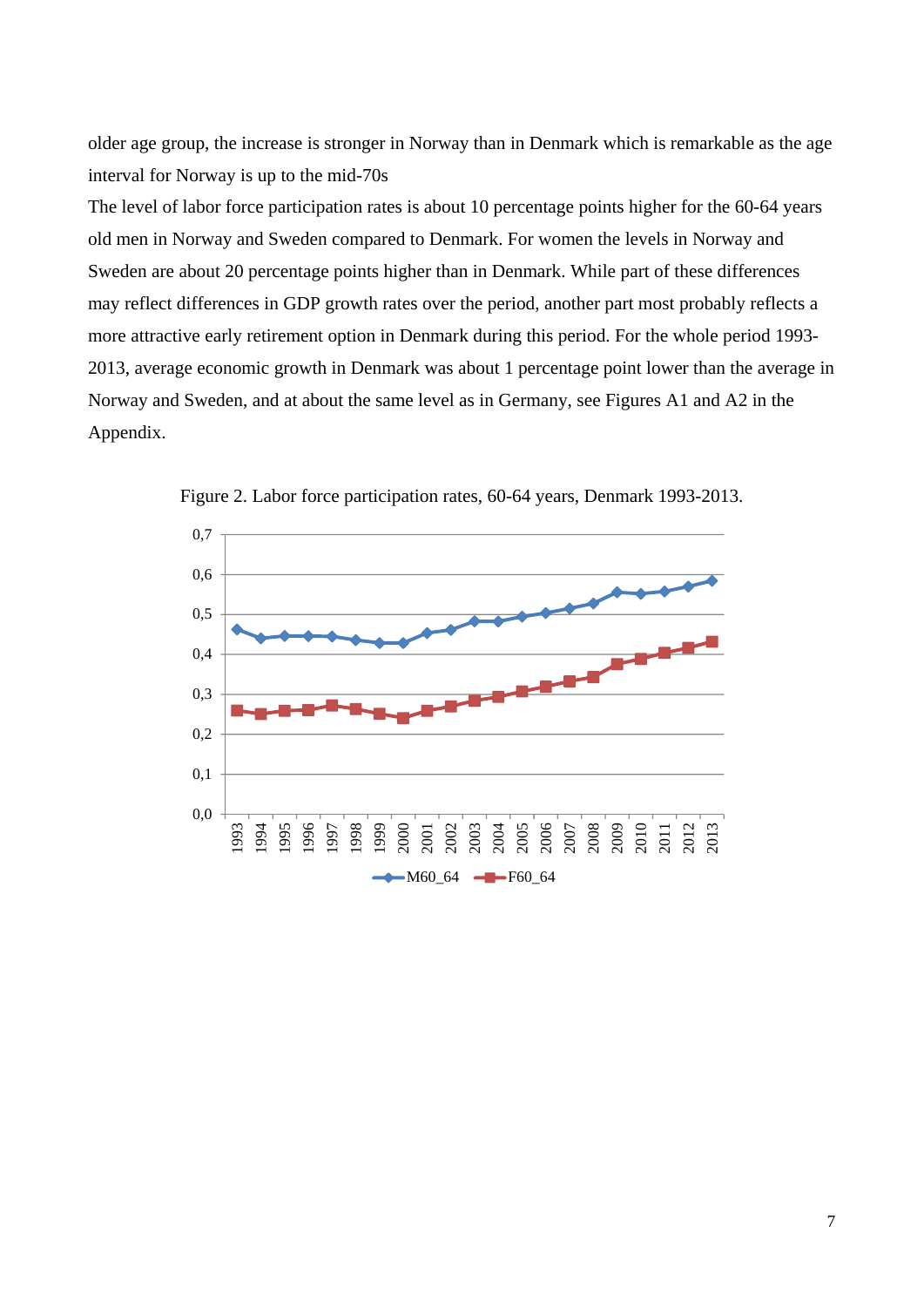

Figure 3. Labor force participation rates, 65-69 years, Denmark 1993-2013.

Figure 4. Labor force participation rates, 60-64 years, Norway 1993-2013.

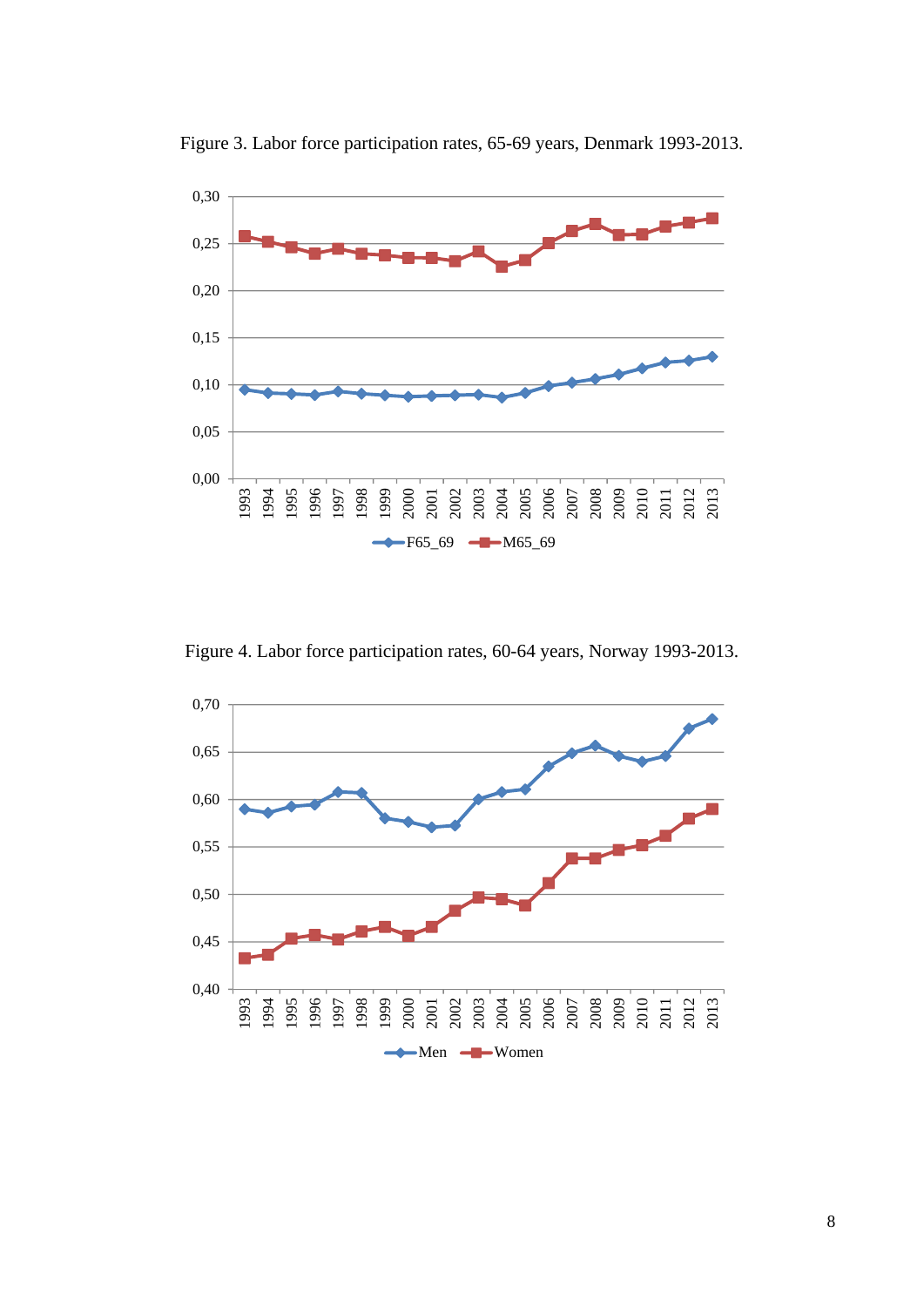

Figure 5. Labor force participation rates, 65-74 years, Norway 1993-2013.

Figure 6. Labor force participation rates, 60-64 years, Sweden 1993-2013.

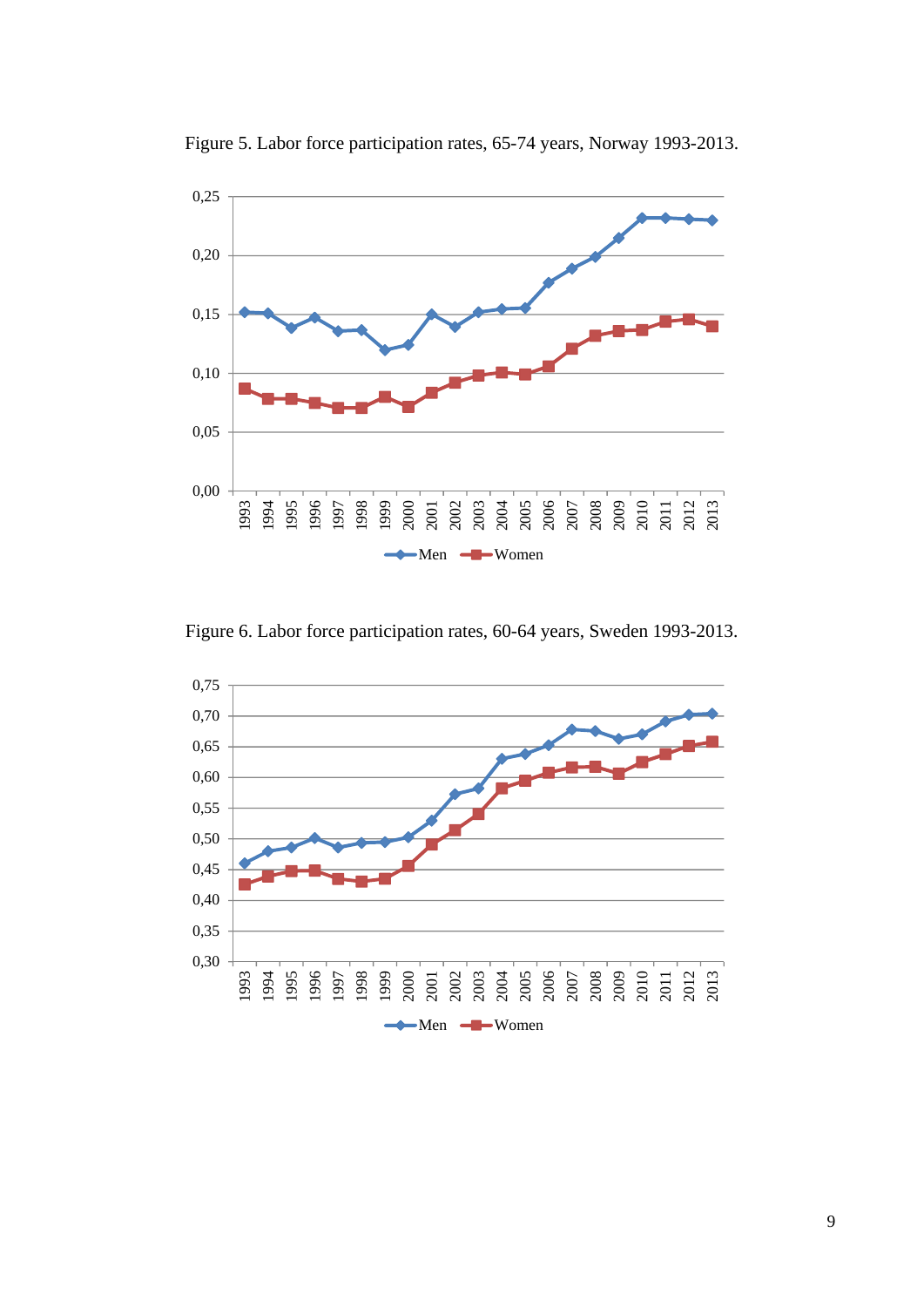

Figure 7. Labor force participation rates, 65-69 years, Sweden 1993-2013.

Based on findings in cross section studies using labor force attachment of individuals and on findings in descriptive studies of more aggregate data, the education level and the health status are obvious factors as possible explanations of the strong increase in labor force participation among older workers. In the present case the observation period includes 5 years into the great recession beginning in 2008. In spite of this, labor force participation increases for the 60 and older in the three countries. A small decline in labor force participation is observed for 60-64 years old in Norway and Sweden at the onset of the great recession but in each of the countries the final level in 2013 is higher than before 2008. A prior expectation of a pro-cyclical behavior in labor force participation among older workers is clearly dominated by strong cohort effects supported or accommodated from the demand side. However, individual decisions about retirement or continued work are not only affected by education and health but also by the policy setting concerning rules and programs for early and standard retirement.

In relation to the aggregate trends in Figures 2 -7 we try to measure the impact from education by constructing an educational proxy variable for each year by gender for the two age groups included in the analysis. For this purpose, we use data for the whole population in the relevant age groups by education and construct a weighted indicator for the educational level for each age/gender group. The values for these constructed variables are shown in Figures A3, A5 and A7 in the Appendix along with a brief description of the procedure behind the construction of this variable. In Table 1, we summarize the relative change in this educational indicator by age group, gender and country. In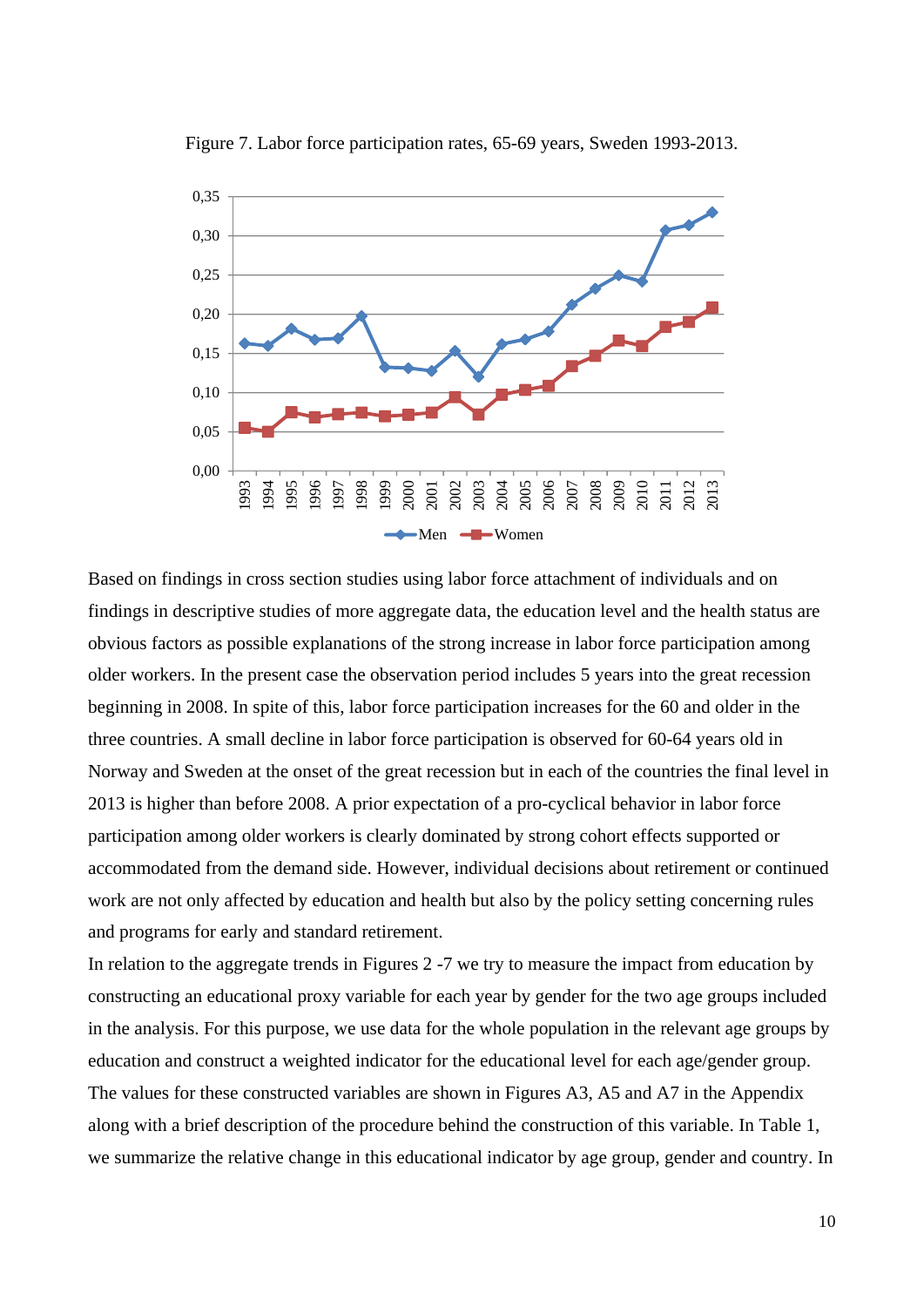Denmark and Sweden, the relative increase has been much stronger for women than for men. This is presumably a cohort effect by gender, which surprisingly does not appear for Norway. In Denmark, 60-64 years old women overtake 65-69 years old men in 2007 with respect to the educational indicator, while they catch up with men in their own age group in 2013, see Figure A3. In Sweden those effects are even stronger, see Figure A7. Here 60-64 years old women overtakes men in the same age group in 1999 while 65-69 years old women overtakes men in their own age group in 2004 and 60-64 years old men by the end of our period.

|         | Men   |       | Women |       |  |
|---------|-------|-------|-------|-------|--|
|         | 60-64 | 65-69 | 60-64 | 65-69 |  |
| Denmark | 27.4  | 29.0  | 50.7  | 43.3  |  |
| Norway  | 23.8  | 31.6  | 24.2  | 23.7  |  |
| Sweden  | 30.5  | 32.3  | 44.1  | 49.8  |  |

Table 1. Relative change in education indicator. Denmark, Norway and Sweden, 1993-2013.

The construction of a simple health indicator is more problematic. The measure we use here for illustration is the life expectancy at age 60 and 65 by gender in each of the countries, see Figures A4, A6 and A8 in the Appendix. This measure does obviously not capture e.g. work related health problems or mental health problems that might influence individual work capacity without necessarily having an impact on life expectancy. On the other hand, the indicator is comparable across the countries. Table 2 shows the relative change in life expectancy by age group, gender and country over the period 1993 to 2013. The main difference is seen to be by gender where the gap in life expectancy between men and women is narrowed during the period. In relative terms the improvement in the health indicator is slightly stronger in Denmark and Norway than in Sweden.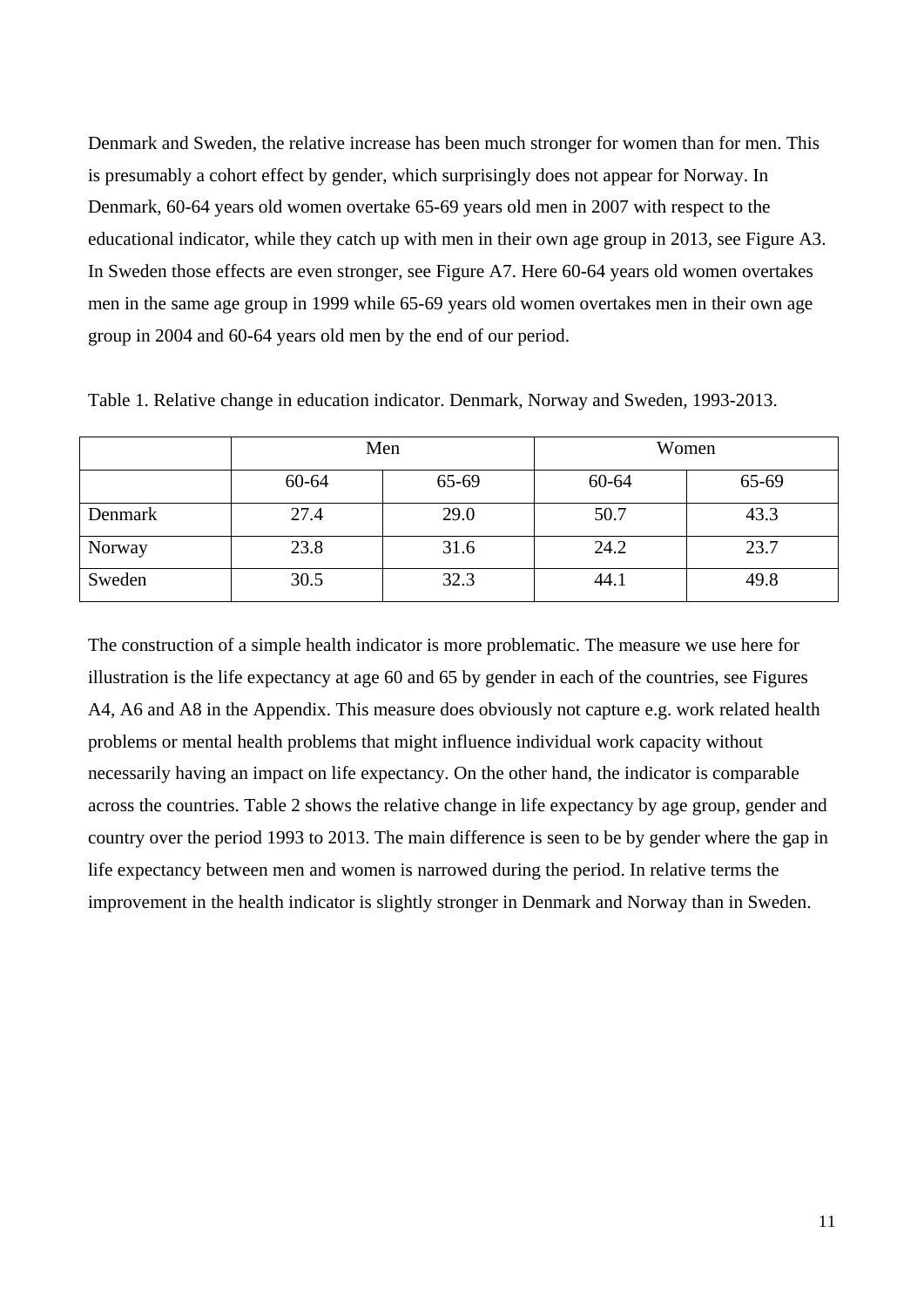|         | Men   |       | Women |       |
|---------|-------|-------|-------|-------|
|         | 60-64 | 65-69 | 60-64 | 65-69 |
| Denmark | 20.9  | 23.1  | 13.0  | 13.6  |
| Norway  | 21.9  | 24.4  | 11.5  | 13.2  |
| Sweden  | 17.3  | 20.1  | 9.3   | 10.6  |

Table 2. Relative change in health indicator. Denmark, Norway and Sweden, 1993-2013.

A major expected difference between the educational and the health indicator as correlates for labor force participation is the timing and nature of changes in the two variables. The health indicator measured here by life expectation (or the reverse, mortality) changes fairly slowly over long periods. For instance in Denmark, life expectancy for men 60 years old increases from the mid-1980s while life expectation for women – from a higher level – increases from the mid-1990s, see Bingley et al. (2012). The increase in the educational indicator is much more abrupt and dramatic. We try to illustrate this in Figure 8 with the experience in Denmark as an example, building on Undervisningsministeriet (The Ministry of Education,1998). Between the birth cohorts 1936 and 1946, enrolment at longer educations increases dramatically between the years in which these two cohorts were 20 years old, i.e. between 1956 and 1966. For the subsequent cohorts, the increase continues but is much slower in relative terms. Consequently, for the age groups and period in focus here the educational variables show a very steep gradient while the health variable to a larger degree follow a long-term trend towards higher life expectancy.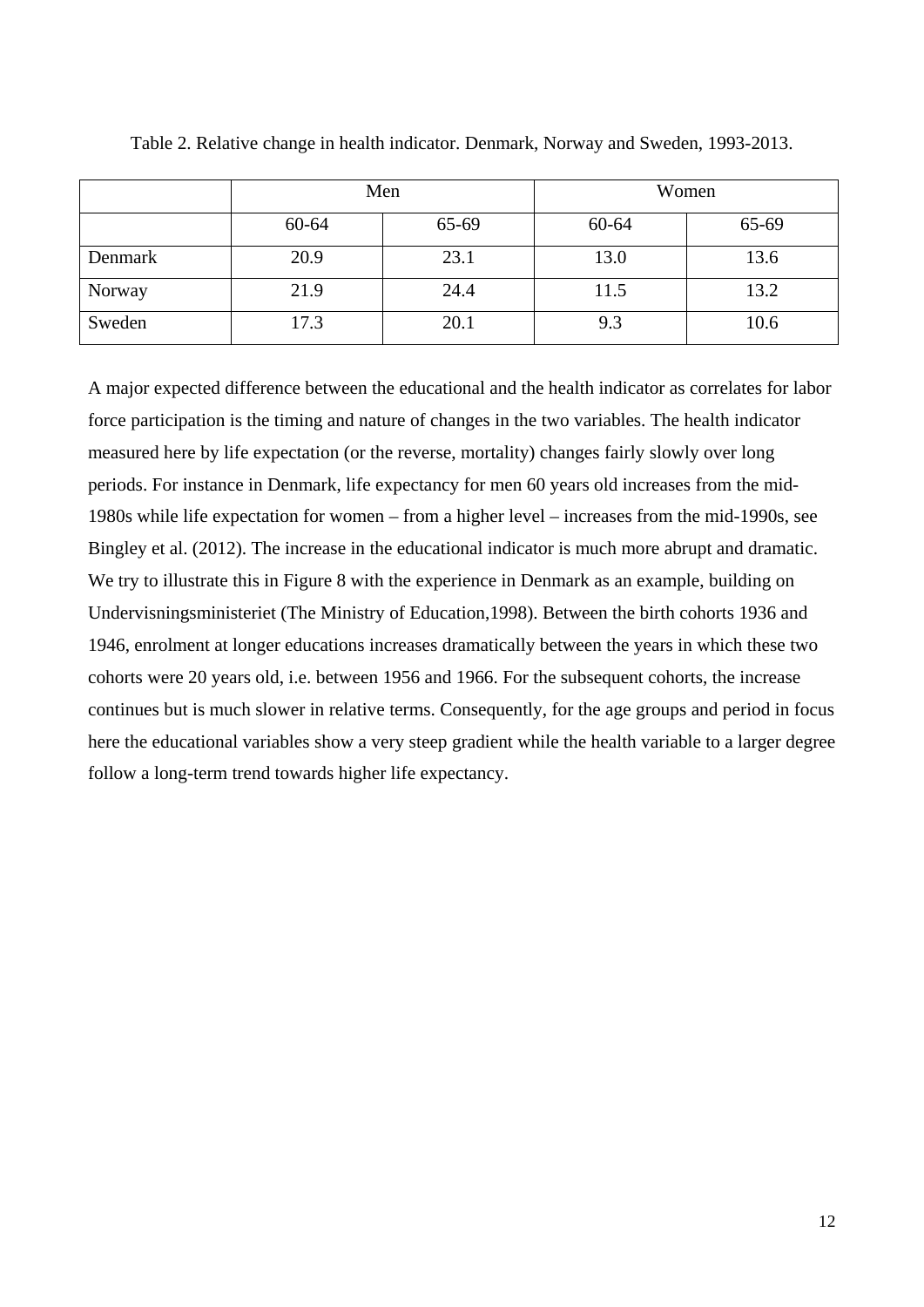#### Figure 8. The educational indicator. Cohort background. Denmark.



Cohort (Year when the cohort reaches the age 60)

The education indicators above were found by implicitly assuming that the education data available by age and gender groups for the whole population could be applied also to those 60 years and older in the labor force. As there is a positive gradient in labor force participation with respect to education this results in a downward bias in the education indicators in the tables above. Using the Danish register data we have been able to find directly the education level for those in the labor force, however only for the years 1995 to 2012. The change in labor force participation in percentage points for 4 educational groups is shown in Table 3. As individuals with a long further education have the highest initial level of labor force participation it is no surprise that the changes for this group are fairly small, the highest change being an increase of 5.9 percentage points for women 60-64 years old. Overall, the highest increases are found for the group with vocational or short further education.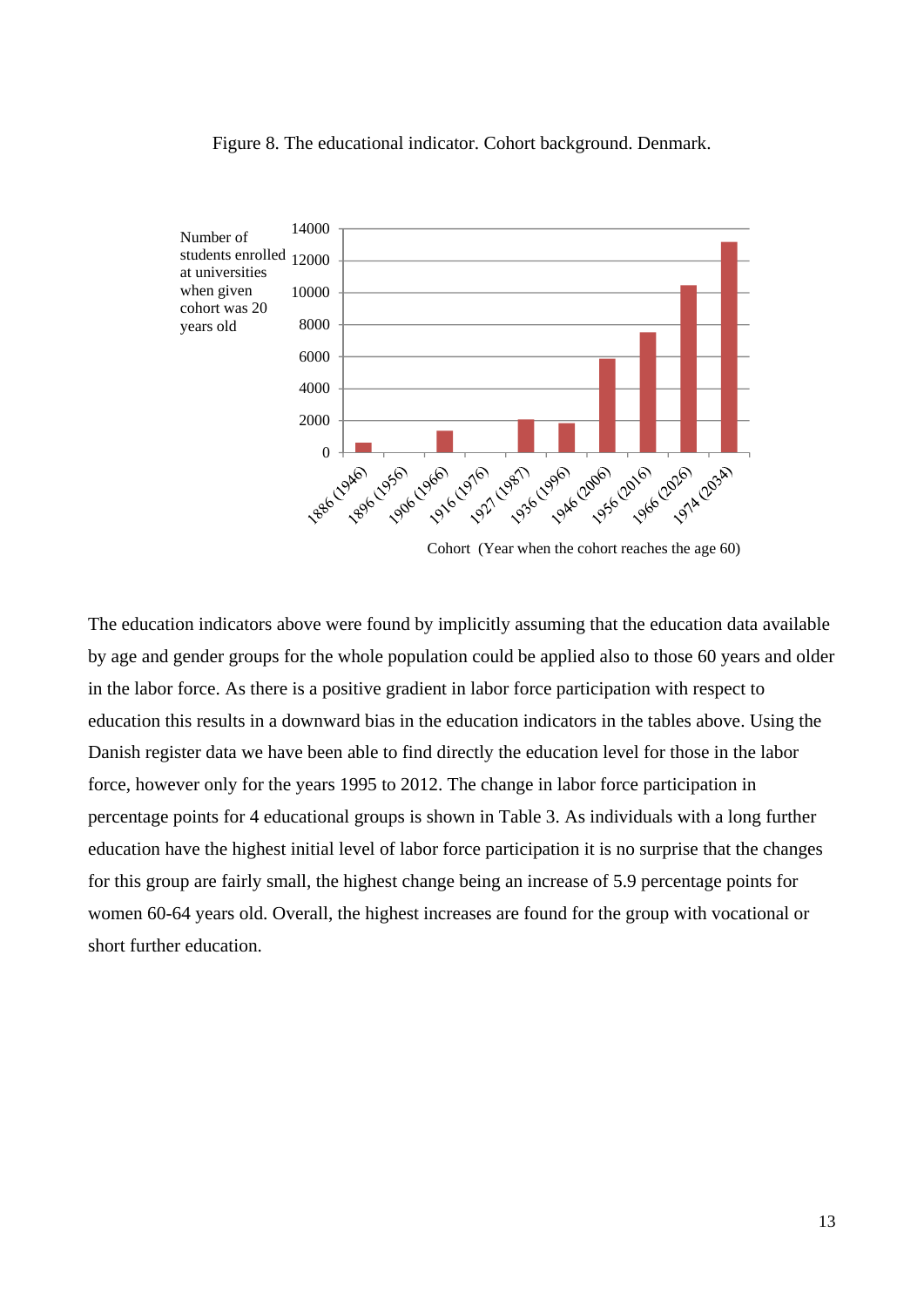|                                        | $60-64$ years |       | $65-69$ years |       |
|----------------------------------------|---------------|-------|---------------|-------|
|                                        | Men           | Women | Men           | Women |
| No post school education               | 6.9           | 7.7   | 0.9           | 1.6   |
| Vocational $+$ short further education | 13.6          | 11.6  | 4.0           | 3.0   |
| Medium long further education          | 3.4           | 13.4  | $-0.3$        | 0.8   |
| Long theoretical education             | 2.9           | 5.9   | $-3.8$        | 19    |

Table 3. Change in labor force participation rates, percentage points, by educational groups,

These data also enables us to make a simple shift share analysis on the Danish 1995 to 2012 data. The results from this are shown in Figure 9 for the  $60 - 64$  years old. For women about one fourth of the increase in labor force participation reflects changes in the composition by education while the effect is only half that level for men.

Figure 9. Labor force participation rates, men and women 60-64 years old, Denmark. Actual numbers and standardized for changing composition by education, 1995-2012. Base year 1999.

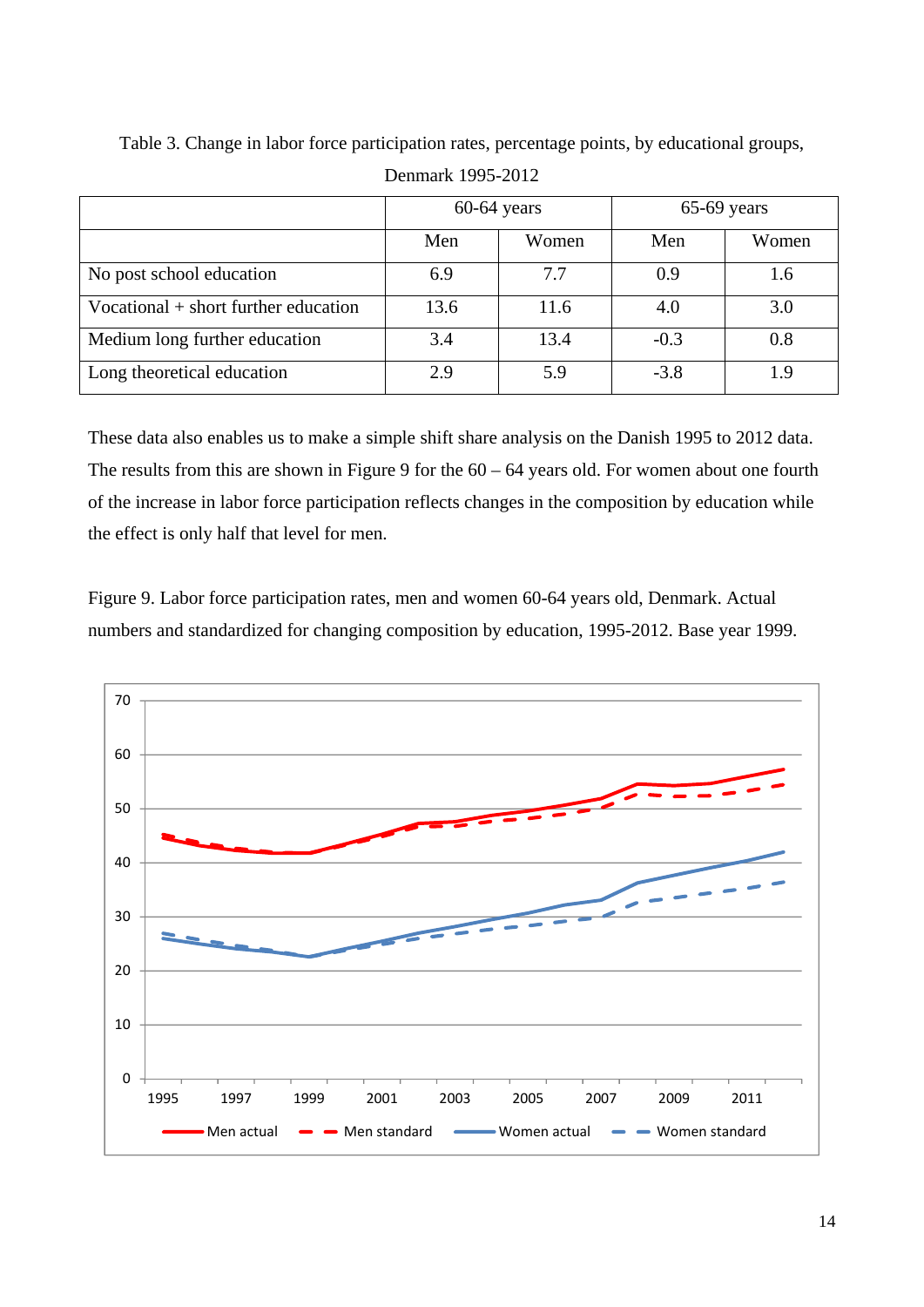#### **4. Approaches based on micro data**

In this section we focus on some available micro data to extract supplementary information about the impact of and interaction between education and health relative to labor force participation. We are using data from GSOEP, from SHARE, from DLSA and from ECHP. Only the GSOEP makes it possible to enter both education and self reported health in an estimation using micro data over a longer period. The results from probit estimations on employment for men and women 50 to 70 years old in Germany for 1994 and 2011 are shown in Table 4. Over time we find a small increase in the positive impact from education and an increasing negative impact from a deterioration in health on employment, especially so for women. Comparing the results for men and women we find about the same impact from education and a more equal impact from a deterioration of health.

|            | Age          | Years of    | Self assessed | Pseudo $R^2$ | No. of obs. |
|------------|--------------|-------------|---------------|--------------|-------------|
|            |              | education   | health        |              |             |
| Men, 1994  | $-0.0778***$ | $0.0270***$ | $-0.0909$ *** | 0.3702       | 1870        |
|            | $-24.26$     | 4.83        | $-6.02$       |              |             |
| Women 1994 | $-0.0487***$ | $0.0210***$ | $-0.0366**$   | 0.2592       | 1894        |
|            | $-22.59$     | 4.12        | $-2.93$       |              |             |
| Men 2011   | $-0.0583***$ | $0.0292***$ | $-0.1120***$  | 0.3307       | 3698        |
|            | $-33.88$     | 8.66        | $-11.06$      |              |             |
| Women 2011 | $-0.0593***$ | $0.0327***$ | $-0.0958***$  | 0.3122       | 4052        |
|            | $-34.23$     | 9.19        | $-9.67$       |              |             |

Table 4. Marginal effects in Probit estimations on being in the labor force, men and women, 50-70 years old, GSOEP, 1994 and 2011.

Next, the impact from education and self reported health on labor force participation are compared between Denmark, Germany and Sweden in Tables 5 to 7 using SHARE data from wave 4 collected in 2011. Self reported health takes on values from 1 to 5 with 5 being the worst state of health. Tables 5 to 7 reports marginal effects from probit estimations on the probability of being in the labor force from years of education and self reported health separately by gender and two age groups.

As expected most significant marginal effects are found for the 60-64 years old. For education we find for this age group significantly positive effects for men in Denmark and Germany and for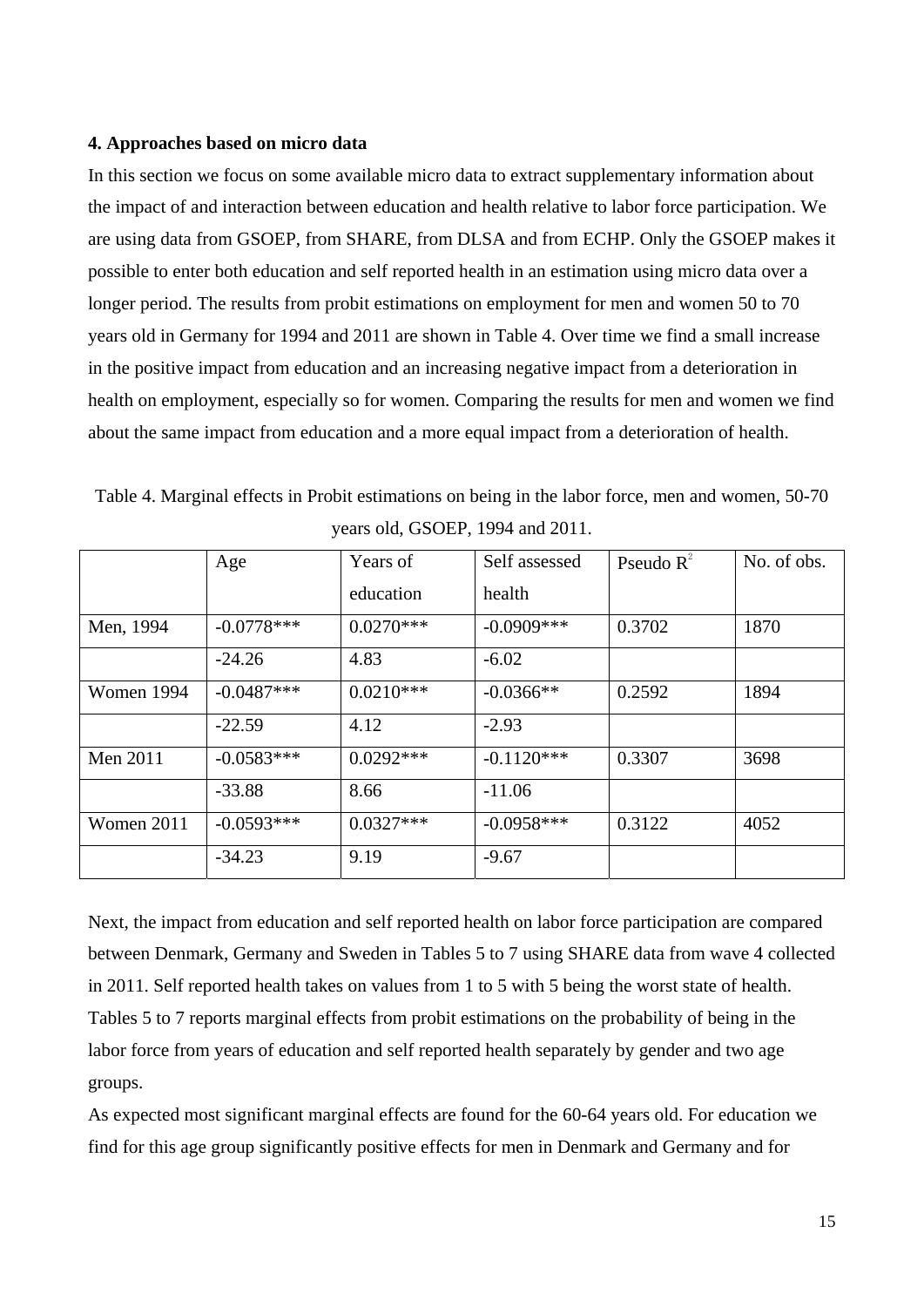women significantly positive effects in Germany and Sweden. Self reported health has significantly negative effects in all three countries. For the 65-69 years old we find only few significant coefficients. Education is only found to be significantly positive for men in Denmark, and significantly negative for men in Germany. This might reflect a negative gradient in education in Germany for the 65-69 years old where better educated people retire with a higher propensity than those with little or no education who tend more to continue work for financial reasons. Self reported health is found significantly negative for men in Denmark and for both men and women in Sweden. Overall, the impact from a deterioration of health seems stronger than the impact from a bigger number of years in education.

|            | Age          | Years of    | Self assessed | Pseudo $R^2$ | No. of obs |
|------------|--------------|-------------|---------------|--------------|------------|
|            |              | education   | health        |              |            |
| Men 6064   | $-0.0857***$ | $0.0089***$ | $-0.1311***$  | 0.1925       | 810        |
|            | $-8.31$      | 3.34        | $-11.62$      |              |            |
| Men 6569   | $-0.0540***$ | $0.0099***$ | $-0.0791***$  | 0.1264       | 905        |
|            | $-6.11$      | 4.44        | $-6.26$       |              |            |
| Women 6064 | $-0.1311***$ | 0.0032      | $-0.0743***$  | 0.1598       | 970        |
|            | $-17.35$     | 1.14        | $-5.95$       |              |            |
| Women 6569 | $-0.0304***$ | 0.0009      | 0.0017        | 0.0440       | 855        |
|            | $-4.20$      | 0.55        | 0.17          |              |            |

Table 5. Marginal effects in Probit estimations on being in the labor force, SHARE W4, Denmark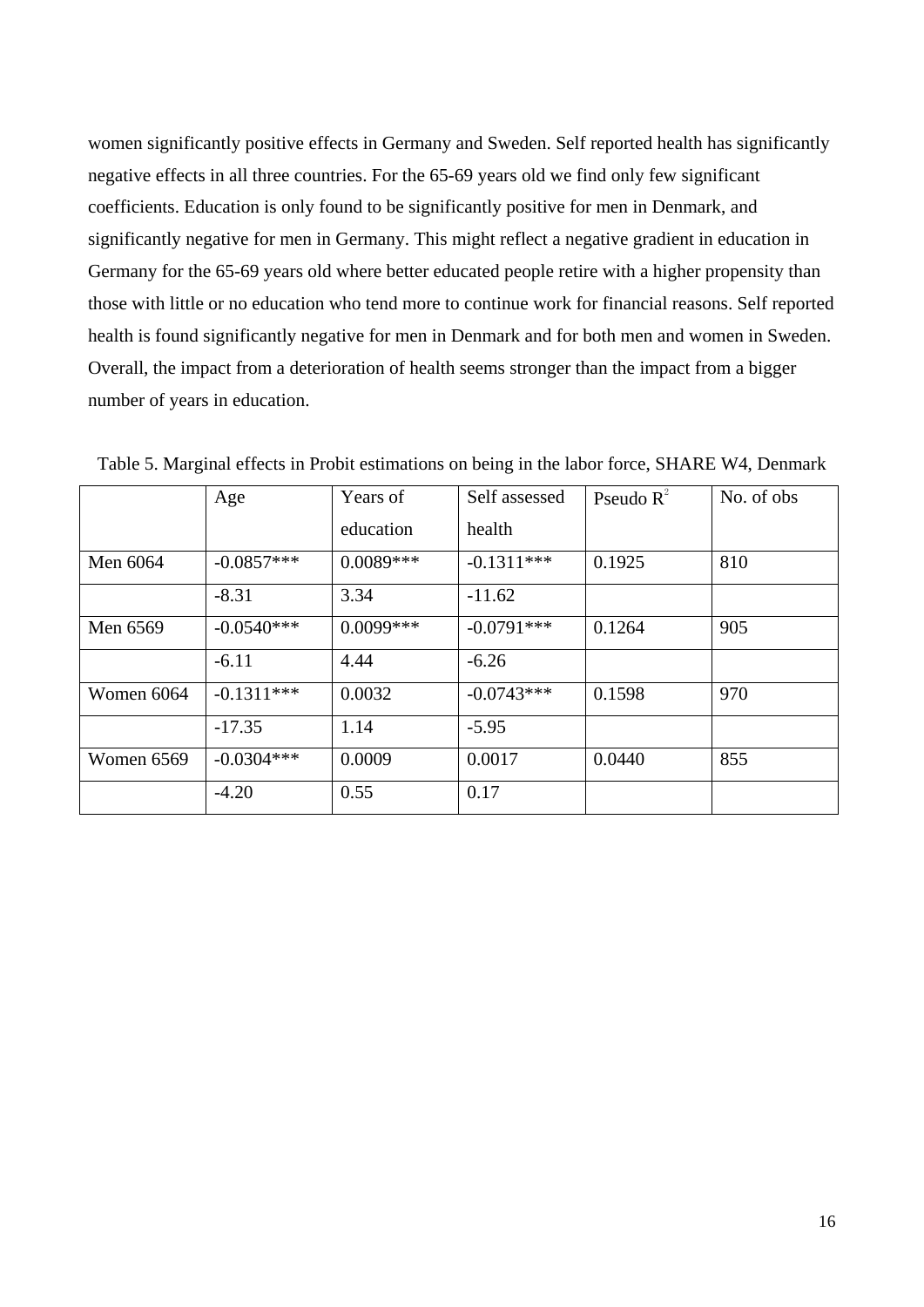|            | Age          | Years of    | Self assessed | Pseudo $R^2$ | No. of obs |
|------------|--------------|-------------|---------------|--------------|------------|
|            |              | education   | health        |              |            |
| Men 6064   | $-0.0662***$ | $0.0113**$  | $-0.1043***$  | 0.0568       | 710        |
|            | $-5.10$      | 2,09        | $-5.74$       |              |            |
| Men 6569   | $-0.0429***$ | $-0.0064**$ | 0.0064        | 0.0819       | 695        |
|            | $-5.07$      | $-2.10$     | 0.67          |              |            |
| Women 6064 | $-0.0921***$ | $0.0234***$ | $-0.0357**$   | 0.0728       | 905        |
|            | $-9.13$      | 5.00        | $-2.20$       |              |            |
| Women 6569 | $-0.0423***$ | 0.0023      | 0.0120        | 0.1636       | 655        |
|            | $-5.03$      | 0.75        | 1.11          |              |            |

Table 6. Marginal effects in Probit estimations on being in the labor force, SHARE W4, Germany

Table 7. Marginal effects in Probit estimations on being in the labor force, SHARE W4, Sweden

|            | Age          | Years of    | Self assessed | Pseudo $R^2$ | No. of obs |
|------------|--------------|-------------|---------------|--------------|------------|
|            |              | education   | health        |              |            |
| Men 6064   | $-0.0546***$ | 0.0063      | $-0.0998$ *** | 0.1163       | 780        |
|            | $-5.73$      | 1.48        | $-8.42$       |              |            |
| Men 6569   | $-0.0699***$ | 0.0030      | $-0.0763***$  | 0.1332       | 1020       |
|            | $-8.91$      | 1.01        | $-7.52$       |              |            |
| Women 6064 | $-0.0955***$ | $0.0108***$ | $-0.1120***$  | 0.1471       | 1075       |
|            | $-11.30$     | 3.09        | $-11.88$      |              |            |
| Women 6569 | $-0.0726***$ | 0.0012      | $-0.0422***$  | 0.2076       | 1165       |
|            | $-9.86$      | 0.50        | $-5.41$       |              |            |

For Denmark we do not have a representative annual panel like GSOEP containing information on self assessed health. The Danish Longitudinal Survey of the Ageing is a much more partial panel containing self assessed health among a battery of other information. The survey consists of four waves of data collected every fifth year in the period from 1997 to 2012. From this survey, we obtain information about individuals aged 62 and 67 years with data on self-assessed health. We supplement these data with information from administrative registers on educational level and labor force participation. We distinguish between three educational levels: 1) no post school, 2)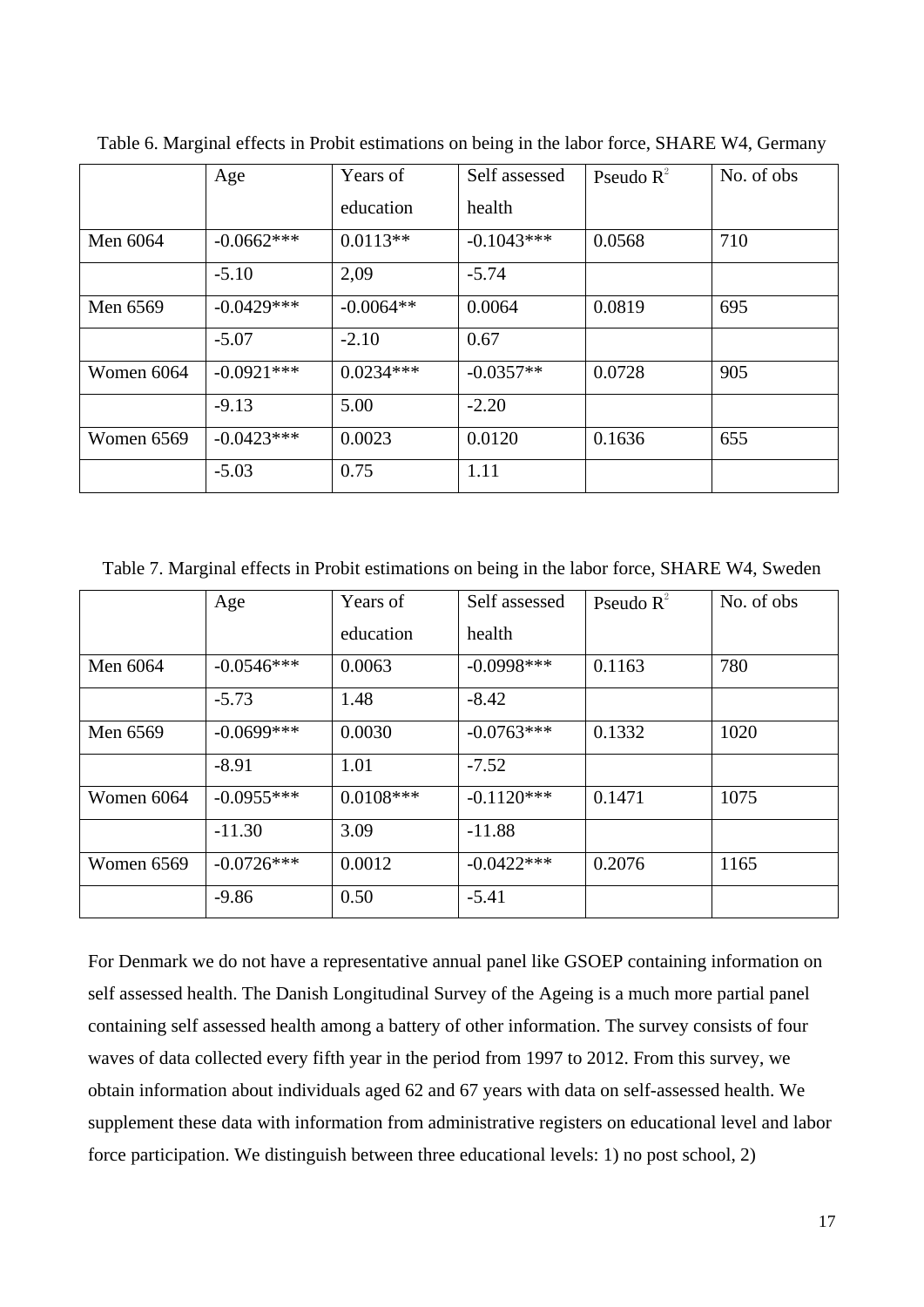vocational training and short further education (up to three years) and 3) medium and long further education (at least three years). When measuring self-assessed health, we calculate the share of individuals in "poor health" including those with either "fair", "poor" or "very poor" health. For individuals aged 62 years, we find as expected that labor force participation has increased from 1997 to 2012 for both men and women in general and also for individuals at all educational levels, see Figure 10. Looking upon the graphs for all 62 years old men and women at all 4 data points we find a slight improvement in self reported health for men along with a quite steep increase in labor force participation. For women self reported health improved until 2007. From 2007 to 2012 we see a steep increase in labor force participation and a slight increase in the share reporting fair-poor health. Looking on educational groups we find roughly the same picture, except a somewhat surprising deterioration in self reported health in the group with the highest level of education. The corresponding graphs for the 67 years old at the 4 data points are left out as they are "noisy" without any clear tendencies.





Using GSOEP data for 1994 and 2011 Figure 11 has focus on the relationship between years of education and labor force participation. Figure 11 shows clearly the quite big increase in education for the 50-70 years over these years. The same increase is found for the Scandinavian countries. Further, Figure 11 shows the strong increase in labor force participation, especially in the 60-64 years old group where for instance labor force participation nearly increases with a factor 4. No clear pattern shows up among the 65-69 years old.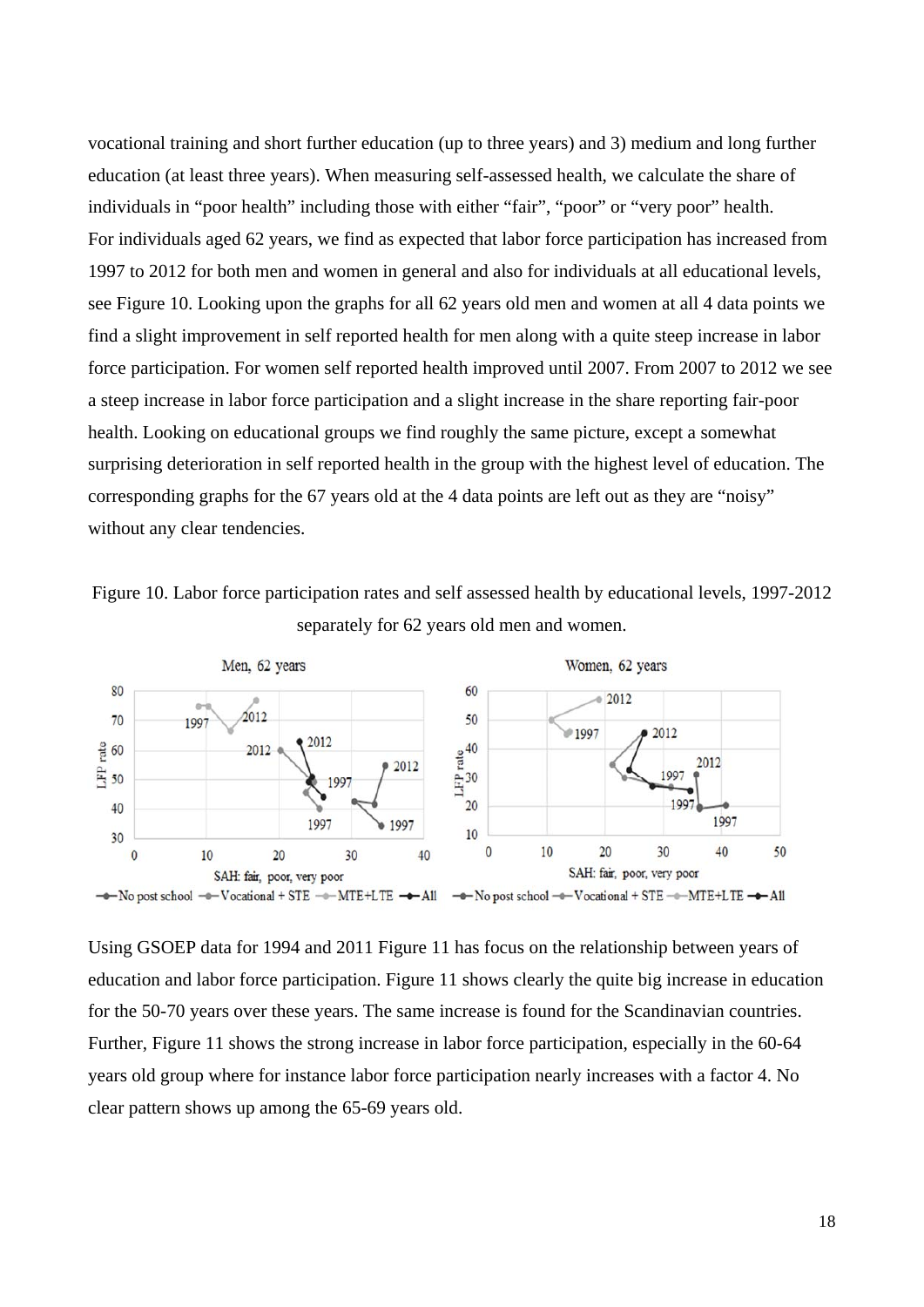

Figure 11. Years of education and labor force participation rates. GSOEP, Women 50-70 years old, 1994 and 2011.

In Figure 12 focus is on the relation between self reported health and labor force participation rates among men 50-70 years old in Germany comparing again 1994 with 2011 based on GSOEP. While the relationships are quite "noisy" among the below 55 and the above 65 years old, a clear increase in labor force participation shows up for individuals in the age group between the mid-50s and the mid-60s, for instance a doubling among the 60 years old.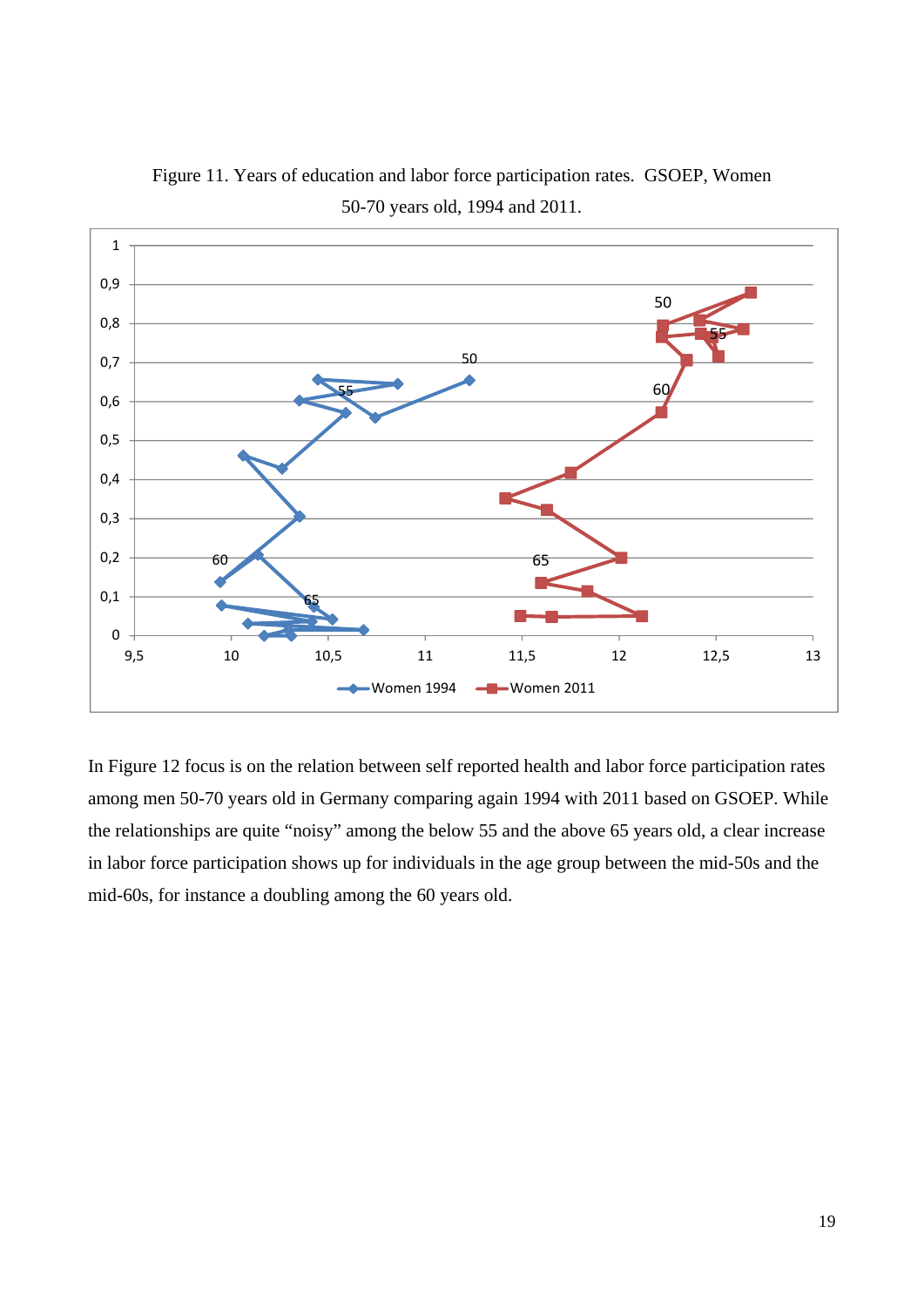

Figure 12. Self assessed health and labor force participation rates, GSOEP, Men 50-70 years old, 1994 and 2011.

Figure 13 is finally another way of illustrating the complex relationship between labor force participation, self reported health and education. Figure 13 is based on average values over 8 waves of the ECHP for Denmark where the education level is classified in one of the three ISCED groups. It is interesting to note that three, nearly separated, relationships appear between self reported health and labor force participation. The gap in self reported health between the education groups is quite big for people between the mid-50s and the mid-60s. Among individuals in the first half of the 50s labor force participation is significantly lower in the group with least education. For those in the second half of the 60s the main difference found is the much higher labor force participation in the group with the highest level of education.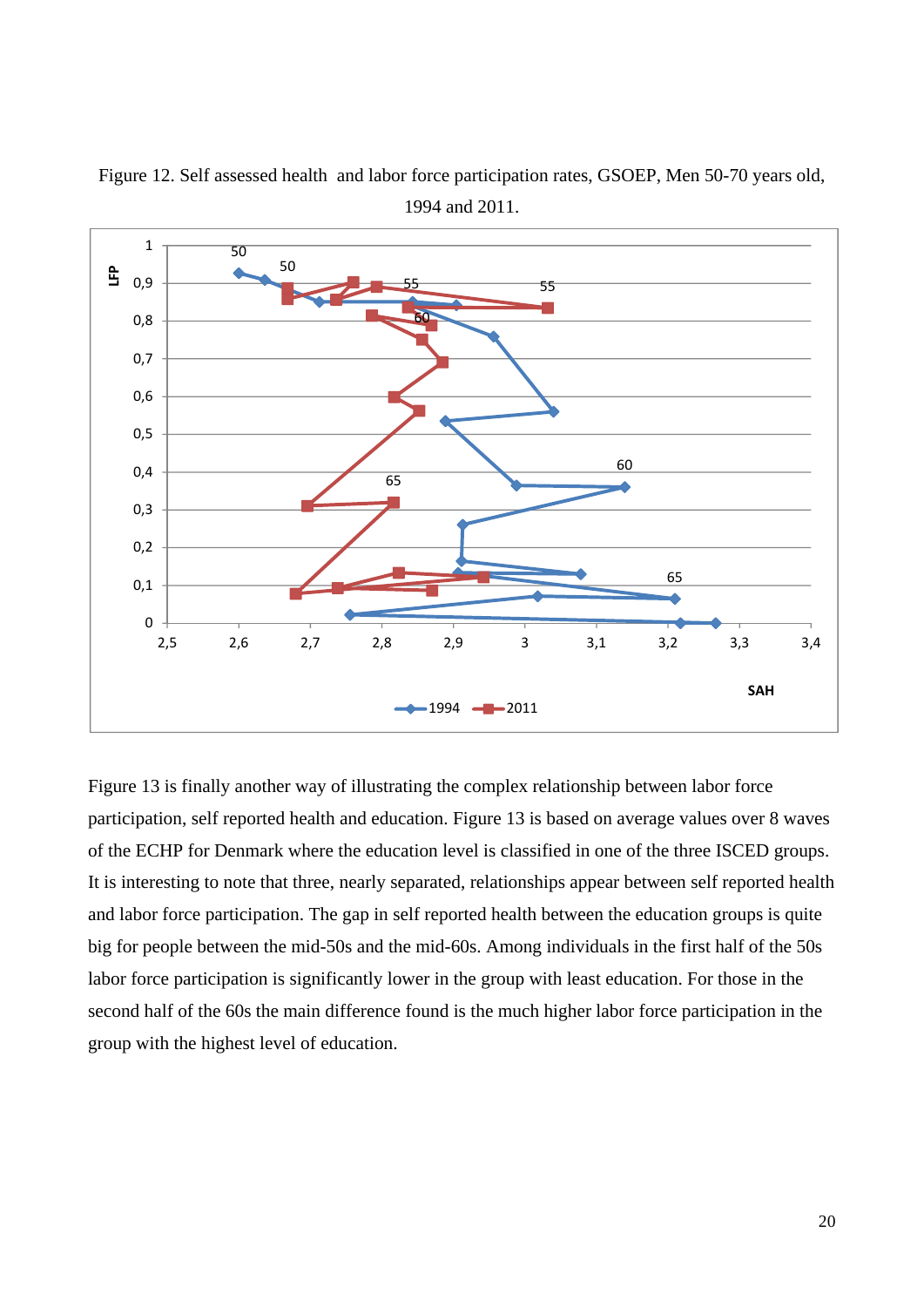

Figure 13. Self assessed health, education and labor force participation. Denmark, men 50-70 years old, average over 8 waves of the ECHP, 1994-2001.

#### **5. Changes in retirement policies – Scandinavia and Germany**

While health and education are important determinants for continuing work in older ages, policy changes and reforms in the areas of pensions and retirement are also expected to have a significant potential impact. During the years in focus, 1993-2013, many policy changes have been enacted in this area. Here, we include a brief survey.

Until recently, Denmark had a significantly higher share of people in the first half of the 60s in an early retirement program called the "Post-Employment Wage" (efterløn). A major reform was introduced in 1999 intending to reduce economic incentives to enter the program, also by introducing a tax rebate for remaining in the labor force for those eligible for entry. From 2011 other changes reduced the implicit tax inherent in the program for staying in the labor force. Regarding the standard old age pension, it has been made possible to delay entry on actuarial terms from 65 to 75, and means testing against income from work has been reduced. At the same time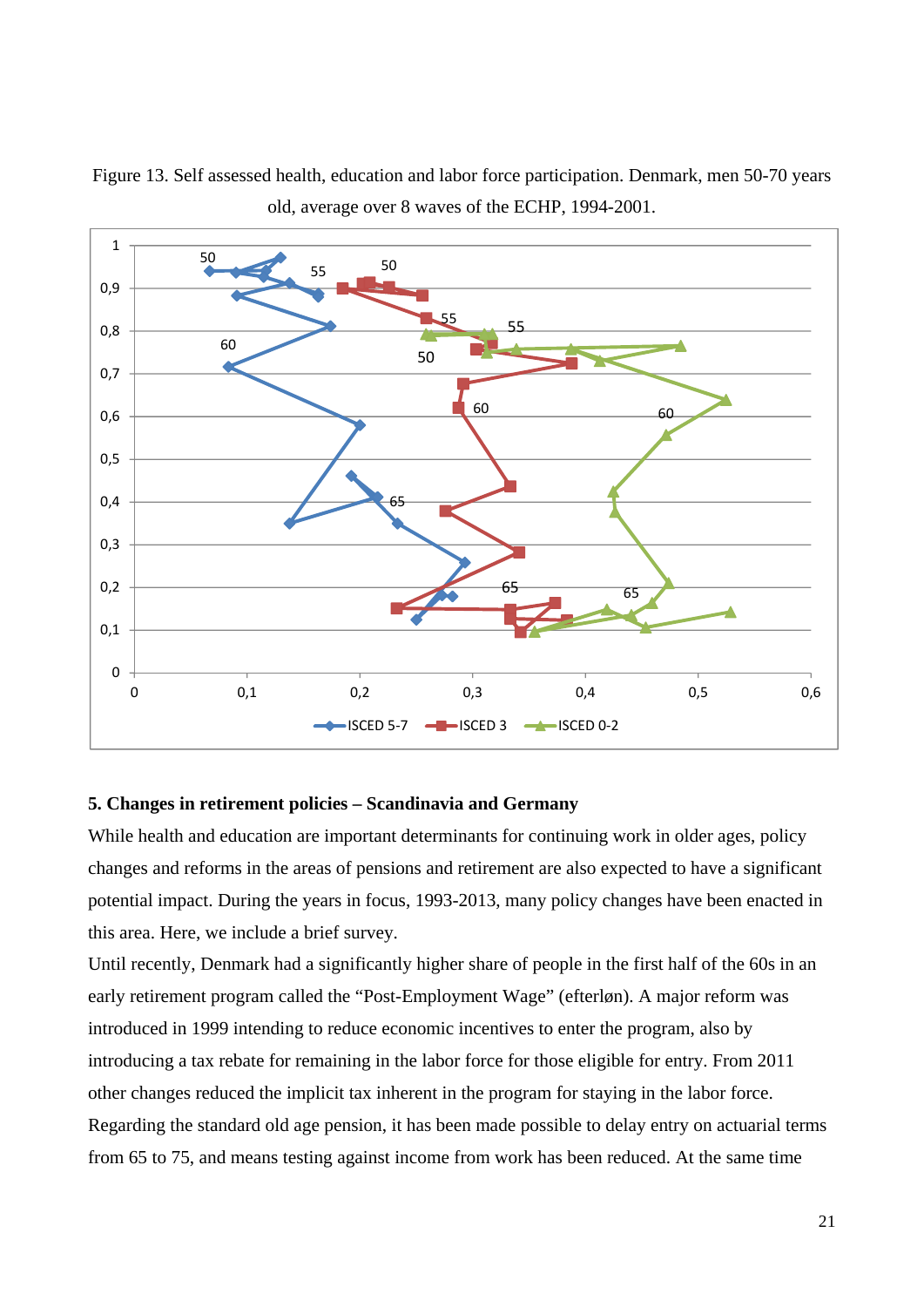entry to labor market pensions and to private, tax subsidized, pension schemes can be delayed until age 75 on actuarial terms. With a political agreement in 2011 the age of eligibility to PEW will be raised to 62 in 2017 and the State Pension age will be raised to 67 in 2022. After 2022 the State Pension age will be indexed to increases in expected life time.

In Norway a big pension reform was enacted in 2011. Entry to old age pension can occur between ages 62 and 74 on actuarial conditions. Earnings tests for beginning take up of pension are removed and it becomes possible to combine take up of pension with continued work. Finally, the annual pension will be longevity adjusted in the future. While the reform was enacted close to the end of the period we analyze, Midtsundstad (2014) reports that the number of expected years of economic activity among people aged 50 calculated annually from 2001 to 2013 went up 2010 to 2013 as an impact from the 2011 reform. Before the 2011 reform better opportunities for continuing in the labor force with reduced hours were introduced in 2008 and between 2008 and 2011 earnings test was removed for people 67 – 69 years old who received State Pension. This policy change resulted in increasing average hours for people working in this age group.

For Sweden, OECD (2013) shows a big reduction between 1985 and 2009 in the implicit tax on continued work. In 2007, in-work tax credit was increased, with a higher amount for those 65 years and older. The amount of in-work tax credit for older workers was increased again in 2008 and 2009. Finally, both employee payroll taxes and most employer taxes were abolished for people 65 years and older in 2008 and 2009.

In Germany a pension reform was enacted in 2007 resulting in a gradual increase in the age of eligibility for State Pension from 65 to 67. However, a partial setback to this was a decision to reduce the age from 65 to 63 for specific groups in 2014. In 2004 a sustainability factor was introduced making the current value of old age pension a function of the ratio between pensioners and contributors to the pension program, see Bonin (2009). Bundesanstalt für Arbeit (2013) points to the very steep increase in labor force participation among the 55 to 64 years old, especially among the 60-64 years old where labor force participation doubled from 2002 to 2012, more for women than for men. Bundesanstalt für Arbeit (2013) does not suggest any link between this big increase and changes in retirement programs. The possibility that the big increase in labor force participation reflects a strong increase in the use of the so called mini jobs is not confirmed as mini jobs are not used in the 55-64 years old group above average for the whole adult population. As the share with mini jobs increases with age, these jobs may however contribute to the increase in labor force participation for the 60-64 years old. Overall, it seems that the steep increase in labor force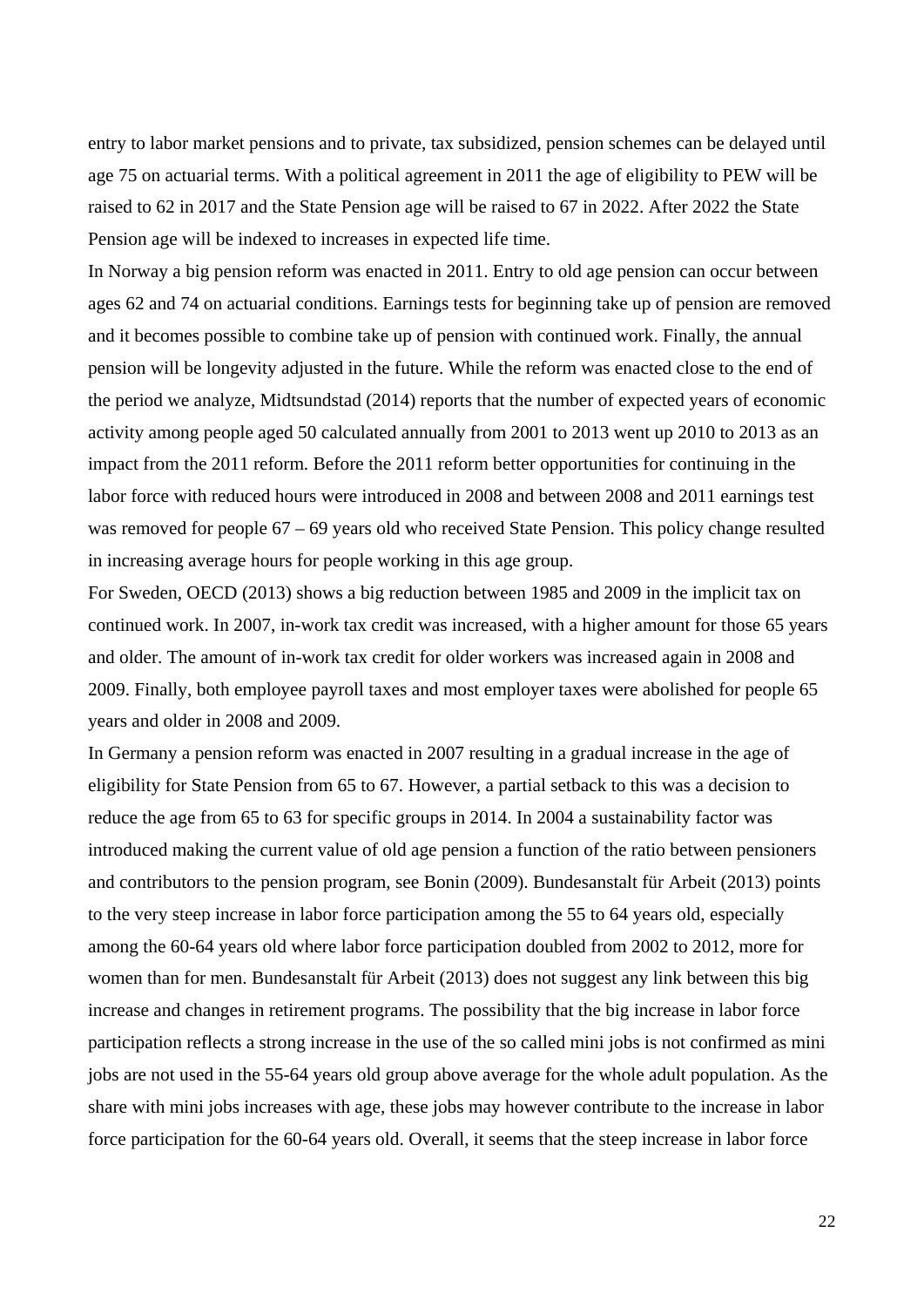participation is a product of a good cyclical situation, of improvements in health and education much more than a reflection of tighter access to retirement programs in Germany in the period we analyze.

#### **5. Concluding comments**

The starting point for the present analysis is the increase in labor force participation among workers 60 years and older beginning in the late 1990s and surprisingly continuing after the beginning of the great recession in 2008. Focus is on the three Scandinavian countries that follow the trend in most OECD countries of increasing labor force participation for this age group. Throughout the experience in the German labor market is used as a benchmark. We use register based data, labor force surveys and a number of micro data sets in the analyses. For Denmark and Sweden labor force participation for the period 1993-2013 for the 60-64 and 65-69 years old by gender are based on national register data covering the whole population while we use labor force survey data for Norway as Norwegian register data are not available for the whole period. Indicators for education and health are imputed to people in the labor force using data for the whole population in the relevant age-gender groups. For Denmark we have direct data for part of the period on education for those in the labor force.

For all three countries we find a turning point regarding labor force participation around 2000 with the strongest increase in Sweden. This is most pronounced for the 65-69 years old in Sweden for whom a number of specific policy changes have been enacted in recent years with the purpose of increasing continued labor force participation in this age group. The level of labor force participation in 2013 is higher in Norway and Sweden than in Denmark probably due to a Danish program for early retirement to which entry has gradually become restricted during the period by policy changes. The imputed amount of education in the 60-69 years old group in the Scandinavian countries has gone up with at least 25-30% over the 20 years, for women in Denmark and Sweden the increase has even been in the level of 40-50 %. Using mortality as a crude health indicator we find increases in the imputed health indicator for those in the labor force around an impressive 20- 25 % for men, and at half that level for women. It seems obvious that these two factors are significant determinants for the increase in labor force participation, especially among the 60-64 years old in the period 1993-2013.

In the Danish register data education information is available directly for those in the labor force for most of the period, i.e. the years 1995-2012. For those years the highest increase in labor force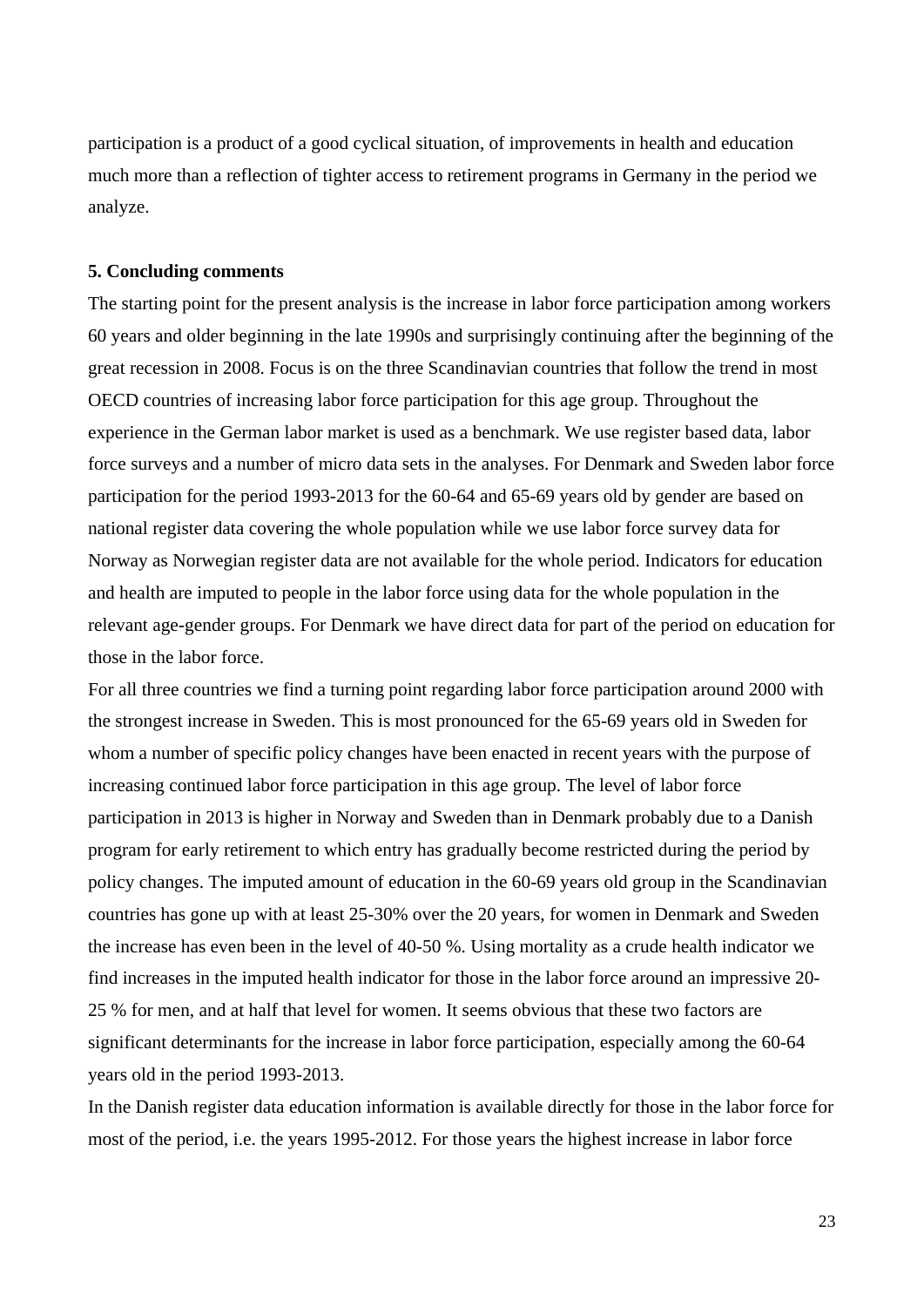participation is found for those with vocational and short further education and for women. A shiftshare analysis on the Danish data for this period finds about one fourth of the increase in labor force participation to depend on shifts in the composition of the 60-64 years old by education. A number of micro data sets are used as an alternative approach to analyze the impact from and interaction between education and health. The micro data have the advantage compared with the data from registers that self reported health status is available for the respondents in the different surveys. The GSOEP is the only one of the micro data sets used that has annual observations over a period matching the length of the register data used in the first part of the analysis. Estimations with GSOEP data for 1994 and 2011 results in finding fairly small increases in the impact from education and an increasing impact from the health variable. Estimations on data from SHARE for Denmark, Germany and Sweden also find most cases with an overall significant impact from health. Separately by gender, education is found more important among men while health is found more important among women. In an analysis on the Danish Longitudinal Survey of the Ageing (DLSA) which is a more partial setup with information on the 62 years old for every five years between 1997 and 2012 we find increases in labor force participation for all educational groups while the picture is more "noisy" regarding health.

 Finally, a number of graphic approaches are used. With GSOEP data comparing labor force participation and years of education for women in 1994 and 2011 we observe a very big impact on labor force participation in the 60-64 years old group. GSOEP data for men comparing 1994 with 2011 shows a very strong impact from improved health in the 60-64 years old group. Finally, ECHP data averaged over all 8 waves for Denmark shows an interesting separation of the self assessed health - labor force participation relationship between the three educational groups included in the survey.

Our summary of changes in retirement policies does not make it possible to find any obvious one to one relationship between policy changes and labor force participation. The trend in retirement policy seems to result in a gradual reduction of the implicit tax from continued work from age 60 which has been supportive of the impact from cohort and individual specific increases in health and education. Overall, those three broad determinants for labor force participation from age 60 have contributed significantly to accommodate the demographic change in the coming decades. This is especially the case in Germany where the demographic challenge is much more dramatic than in the three Scandinavian countries.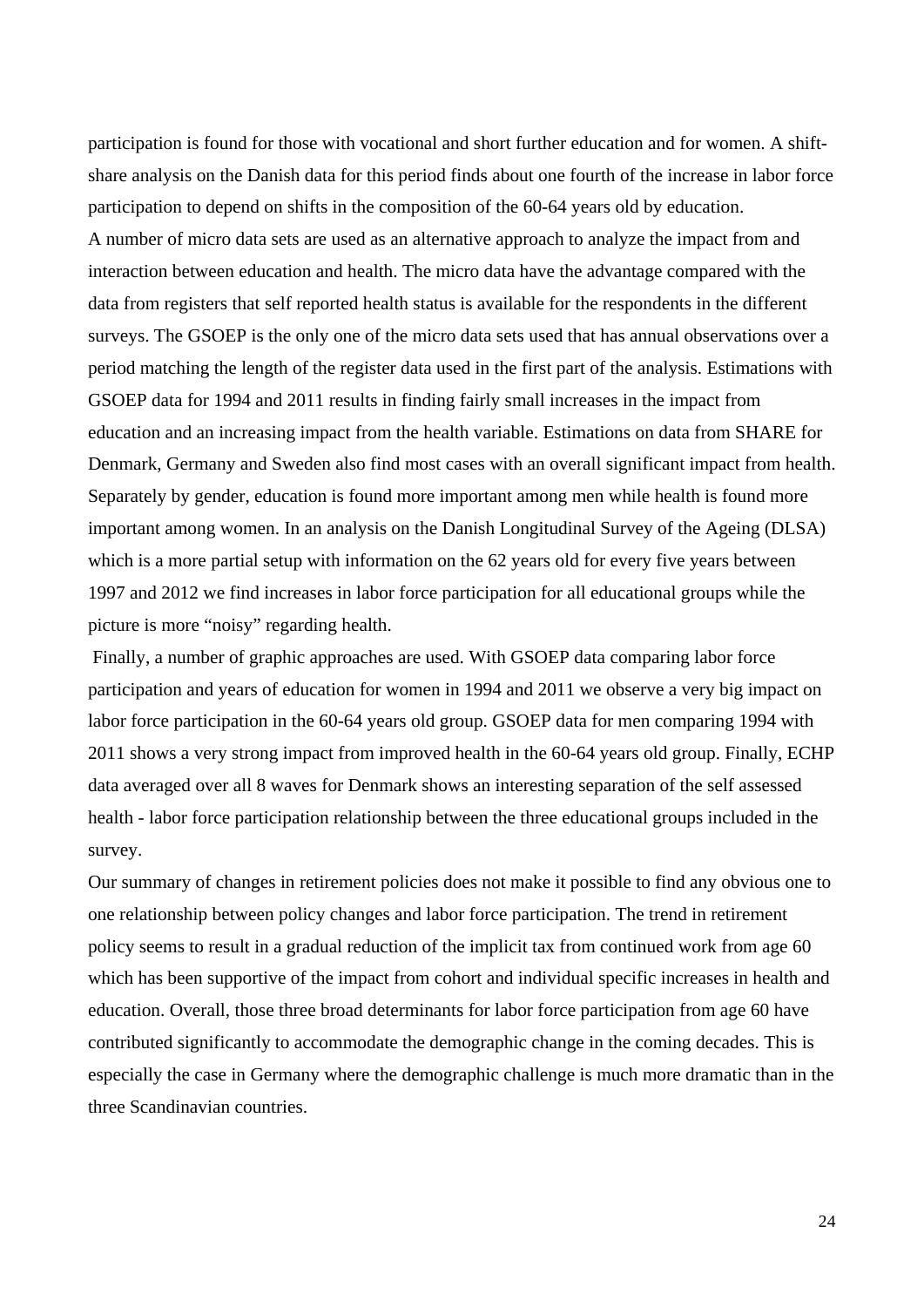#### **References**

- Anxo, D., T.Ericson and A. Jolivet. 2012. Working longer in European countries: underestimated and unexpected effects. *International Journal of Manpower,* 33, 6: 612-628.
- Bingley, P., N.D. Gupta and P.J. Pedersen. 2012. Disability Programs, Health, and Retirement in Denmark since 1960. In D. Wise (ed.) *Social Security Programs and Retirement around the World, Historical Trends in Mortality and Health, Employment, and Disability Insurance Participation and Reforms.* University of Chicago Press.
- Bonin, H. 2009. 15 Years of Pension Reforms in Germany: Old Successes and New Threats. IZA Policy Paper No. 11. Bonn.
- Brenke, K. 2013. *Immer mehr Menschen im Rentenalter sind berufstätig.* DIW Wochenbericht Nr. 6, 2013.
- Brenke, K. and K.F. Zimmermann. 2011. *Ältere auf dem Arbeitsmarkt.* Vierteljahrshefte zur Wirtschaftsforschung nr. 2. DIW. Berlin.
- Brusch. M. and V*.* Büsch. 2012. *The Role of Job Related Factors to Prolong Working Life: An*  Analysis for the German Labour Market. Proceedings of the 15<sup>th</sup> QMOD Conference on Quality and Service Sciences, 09/2012, 272-281.

Bundesagentur für Arbeit. 2013. *Ältere am Arbeitsmarkt. Aktuelle Entwicklungen.* Nürnberg.

Coile, C. C. and P.B. Levine. 2011. The Market Crash and Mass Layoffs: How the Current Economic Crisis May Affect Retirement. *The B.E. Journal of Economic Analysis & Policy,*  vol. 11, Iss. 1 (Contributions), Article 22.

Der Spiegel, 2014, Nr. 21.

- Dittrich, D., V. Büsch and F. Micheel. 2011. Working Beyond Retirement Age in Germany: The Employee´s Perspective, pp. 189-202 in R. Ennals and R.H. Salomon (eds.) *Older Workesr in a Sustainable Society.* Peter Lang. Frankfurt a. M.
- Hochfellner, D. and C. Burkert. 2013. Berufliche Aktivität in Ruhestand. Fortsetzung der Erwerbsbiographie oder notwendiger Zuverdienst? *Zeitschrift für Gerontologie und Geriatrie,*   $46:242 - 250.$
- Larsen, M. and P.J. Pedersen. 2013. To work, to retire or both? Labor market activity after 60. *IZA Journal of European Labor Studies,2:21.*
- Midtsundstad, T. and H. Bogen. 2013. *Hvordan øke eldres yrkesdeltagelse? Tiltak for å redusere tidligpensjonering i Sverige, Danmark og Finland.(How to increase labor force participation*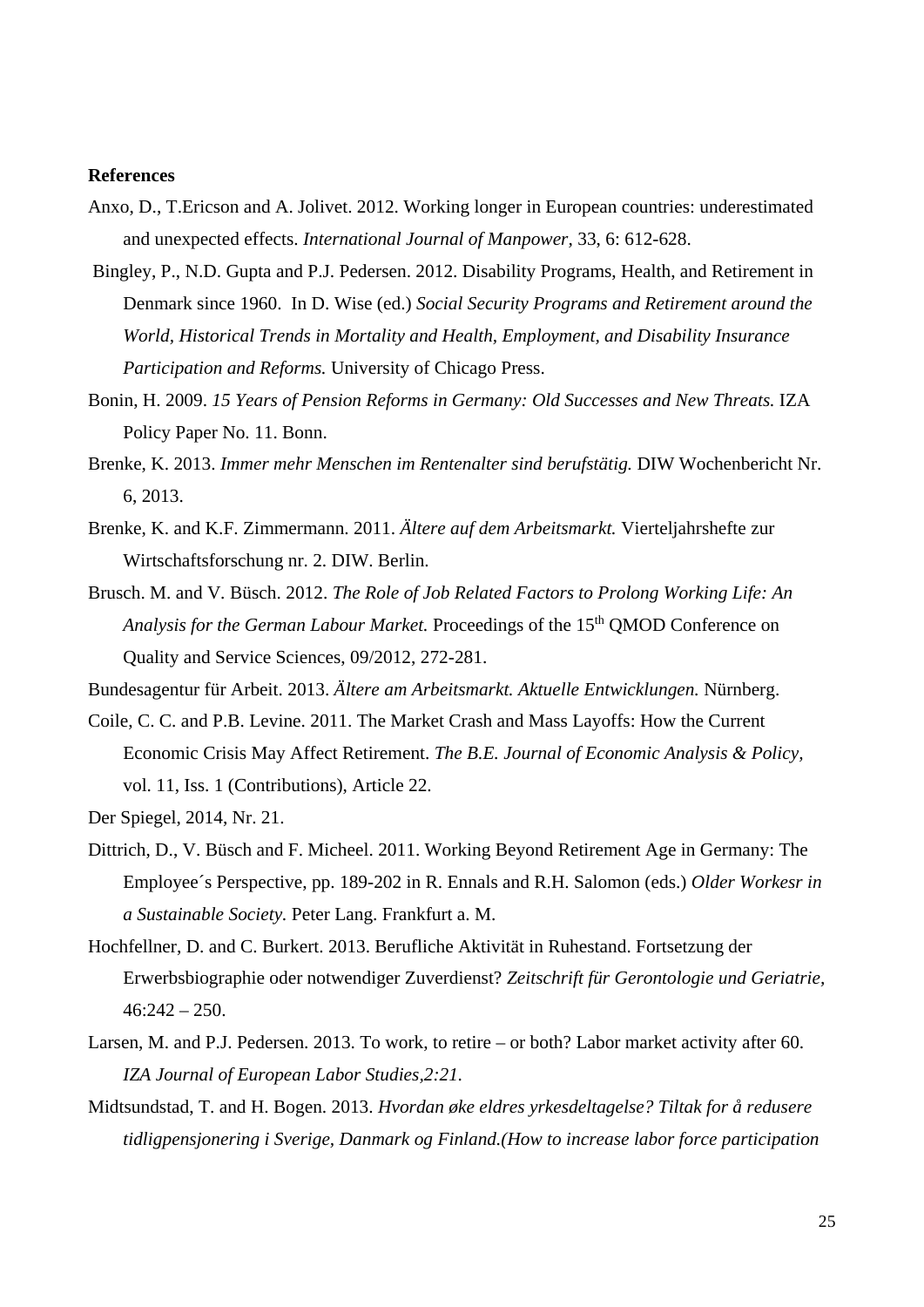*among older people? Initiatives in Sweden, Denmark and Finland)* Fafo-rapport 2013:04. Oslo.

Midtsundstad, T. 2014. *Flexible retirement in Norway.* Workshop, Berlin. Fafo Institute. Oslo.

OECD. 2009. *Pensions at a glance 2009: Retirement-income systems in OECD countries.* Paris.

OECD. 2012. *Pensions Outlook 2012.* Paris.

OECD. 2013. All in it together? The experience of different labour market groups following the crisis. Ch. 1 in *Employment Outlook*. *2013.* Paris.

OECD. 2014. *Pensions Outlook 2014.* Paris.

Undervisningsministeriet (Ministry of Education). 1998. *Uddannelsessystemet i tal gennem 150 år (The education system in numbers through 150 years).* Copenhagen.

#### **Appendix**



Figure A1. Real GDP annual growth. Denmark and Germany, 1993-2013.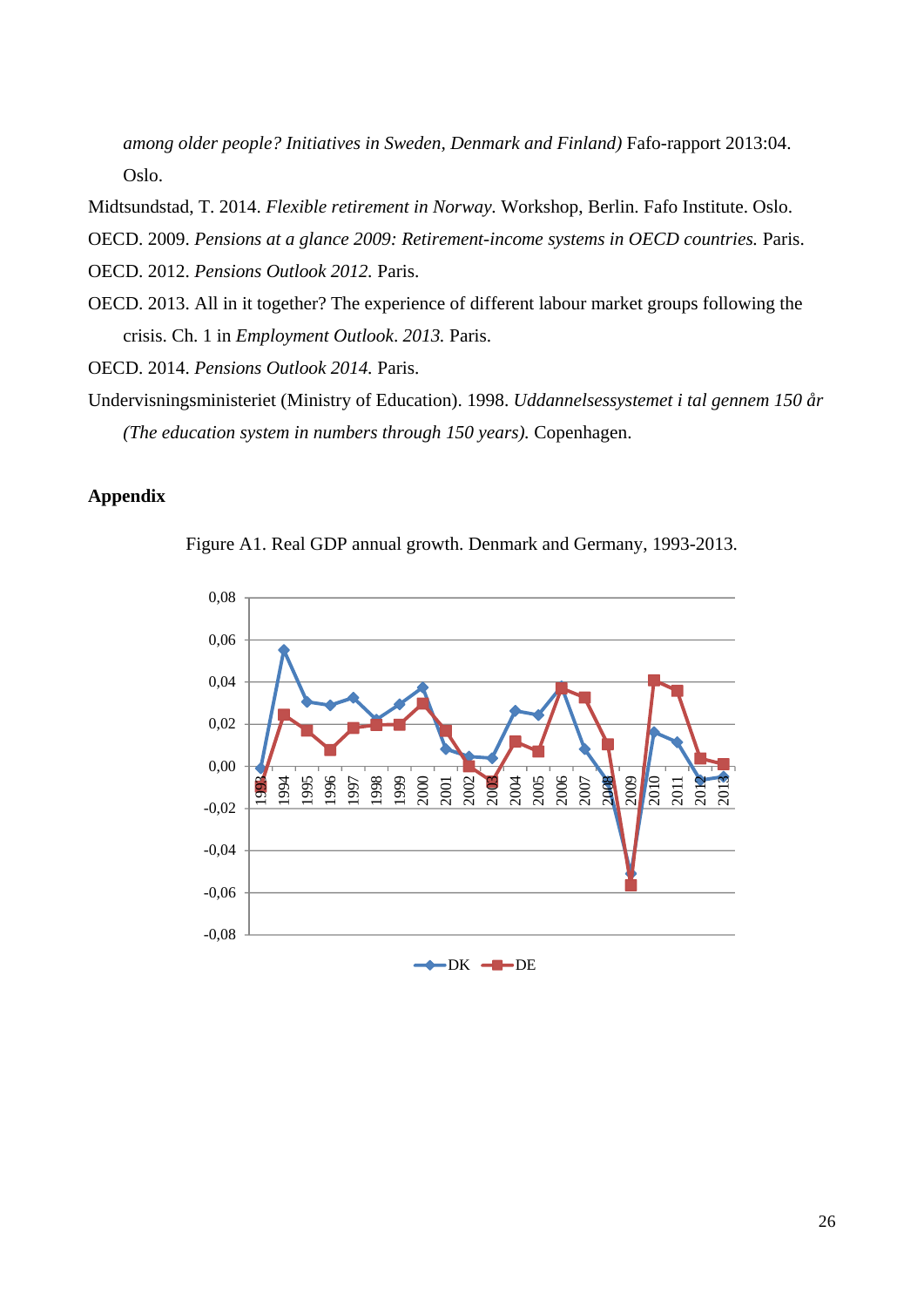

Figure A2. Real GDP annual growth. Norway and Sweden, 1993-2013.

The educational indicators in the graphs below are calculated from register based information regarding the level of education by gender for the whole population 60-64 and 65 -69 years old. For Norway the oldest group consists of the 65-74 years old. For each age gender group the education variable is aggregated to 4 groups, from no post school education to having a long theoretical education. These groups are given the weights 1 to 4. The weighted indicators shown in the subsequent graphs are based on the implicit assumption that those in the labor force have the same composition on the 4 educational groups as the whole population in the respective age gender groups. If labor force participation has a positive gradient in education, the indicators are biased downwards for those in the labor force.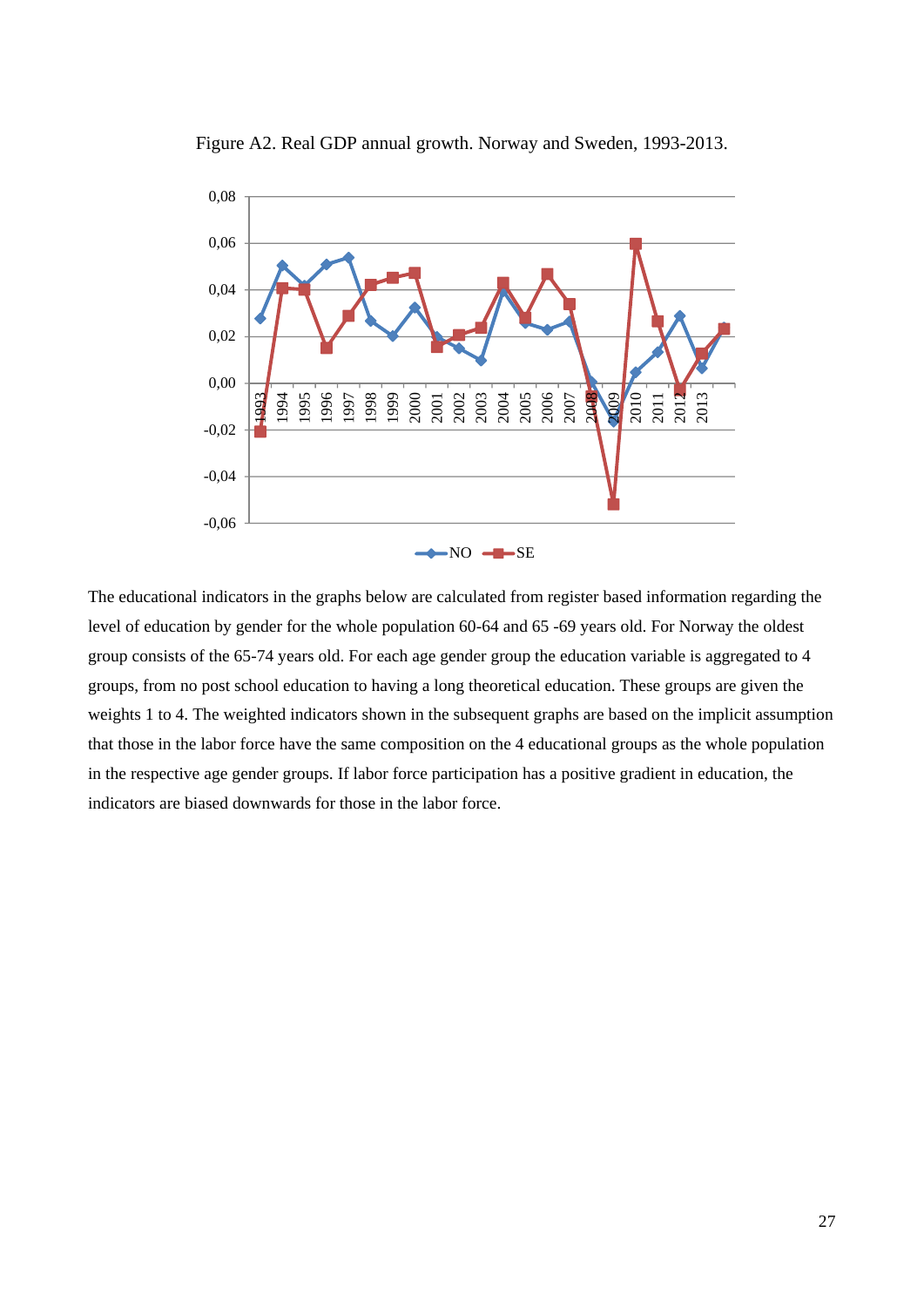

Figure A3. Education indicator. Denmark, 1993-2013.

Figure A4. Health indicator. Denmark, 1993-2013

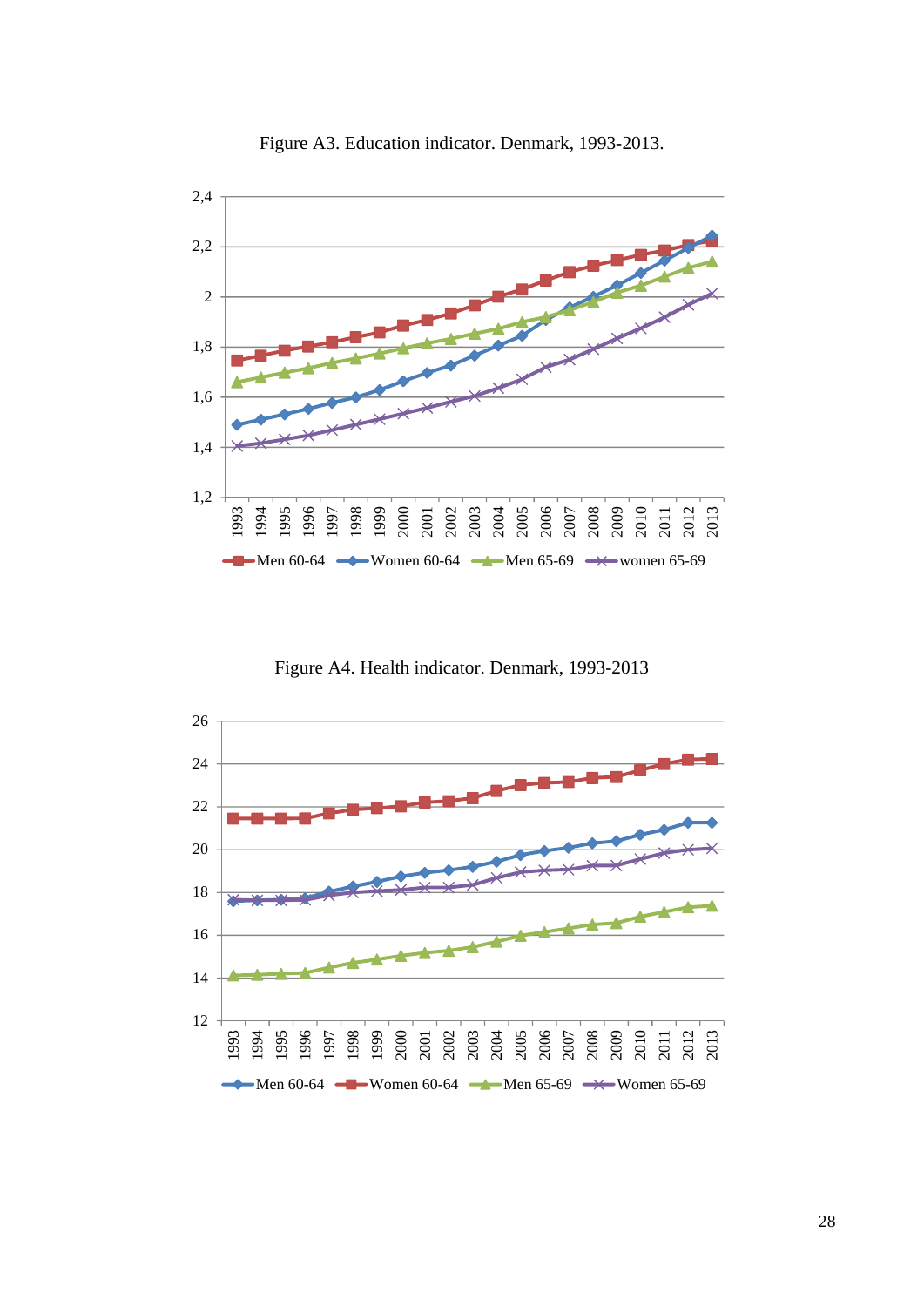

Figure A5. Education indicator. Norway, 1993-2013.

Figure A6. Health indicator. Norway, 1993-2013.